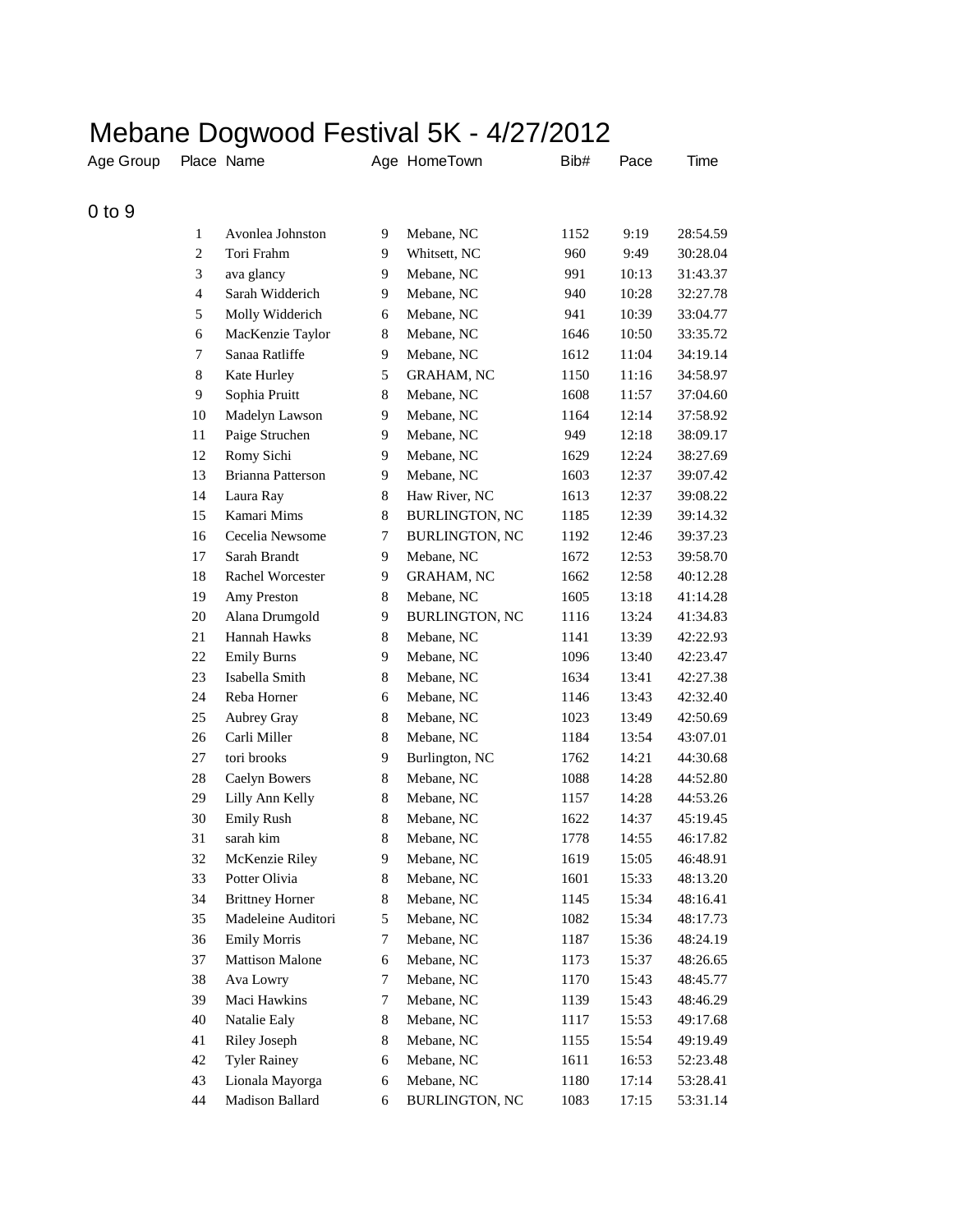|          | 45                      | Ema Davis                | 9  | Mebane, NC            | 1109 | 18:28 | 57:17.35 |
|----------|-------------------------|--------------------------|----|-----------------------|------|-------|----------|
|          | 46                      | Lillie Byrd              | 7  | Mebane, NC            | 1098 | 18:41 | 57:56.81 |
|          | 47                      | <b>Brianna Fernandes</b> | 9  | Mebane, NC            | 1123 | 19:07 | 59:17.76 |
| 10 to 19 |                         |                          |    |                       |      |       |          |
|          | 1                       | Eliza Kohrman            | 18 | Mebane, NC            | 1037 | 7:32  | 23:24.36 |
|          | $\overline{c}$          | Courtney Keeler          | 11 | Mebane, NC            | 1156 | 7:46  | 24:07.24 |
|          | 3                       | Amy Rush                 | 11 | Mebane, NC            | 1621 | 8:17  | 25:43.21 |
|          | $\overline{\mathbf{4}}$ | mackenzie burns          | 12 | Mebane, NC            | 646  | 8:23  | 26:00.20 |
|          | 5                       | Cedelia Obenshain        | 10 | Hillsborough, NC      | 1729 | 8:28  | 26:17.82 |
|          | 6                       | amanda fields            | 13 | Burlington, NC        | 1035 | 8:56  | 27:44.65 |
|          | 7                       | Marissa Solomon-McRo     | 16 | Mebane, NC            | 1009 | 9:17  | 28:48.85 |
|          | $\,8\,$                 | McKenna Snyder           | 11 | Mebane, NC            | 947  | 9:44  | 30:12.65 |
|          | $\overline{9}$          | Allison Widderich        | 11 | Mebane, NC            | 939  | 9:44  | 30:12.65 |
|          | 10                      | Grace Childs             | 12 | Bahama, NC            | 1706 | 9:50  | 30:31.35 |
|          | 11                      | Kaitlyn Gomez            | 10 | Mebane, NC            | 1131 | 9:52  | 30:36.25 |
|          | 12                      | kalynn justice           | 15 | Burlington, NC        | 770  | 9:52  | 30:38.04 |
|          | 13                      | Anneke Brouwer           | 10 | Mebane, NC            | 1090 | 9:57  | 30:53.91 |
|          | 14                      | Melissa Hubner           | 15 | <b>BURLINGTON, NC</b> | 897  | 10:00 | 31:00.11 |
|          | 15                      | casey raggett            | 12 | Mebane, NC            | 1760 | 10:03 | 31:10.11 |
|          | 16                      | Heather Littlejohn       | 19 | Mebane, NC            | 1063 | 10:09 | 31:28.90 |
|          | 17                      | <b>Hayley Funk</b>       | 11 | Efland, NC            | 1005 | 10:31 | 32:39.70 |
|          | $18\,$                  | Anna Langley             | 11 | Mebane, NC            | 1161 | 10:45 | 33:22.79 |
|          | 19                      | Dionne Sampson           | 10 | Mebane, NC            | 1625 | 10:49 | 33:33.72 |
|          | 20                      | Cassie Swain             | 13 | Burlington, NC        | 1025 | 11:11 | 34:43.87 |
|          | 21                      | erika christopher        | 13 | Burlington, NC        | 1746 | 11:12 | 34:45.87 |
|          | $22\,$                  | Katie Evans              | 10 | Mebane, NC            | 932  | 11:31 | 35:44.80 |
|          | 23                      | Jarrett Pettigrew        | 10 | Mebane, NC            | 952  | 11:31 | 35:45.06 |
|          | 24                      | Alecia Gonzalez          | 10 | Mebane, NC            | 1132 | 11:43 | 36:22.65 |
|          | 25                      | Jordan Young             | 10 | Haw River, NC         | 1664 | 11:59 | 37:10.27 |
|          | 26                      | Morgan Lawson            | 11 | Mebane, NC            | 1165 | 11:59 | 37:11.62 |
|          | 27                      | ashley badstein          | 14 | Efland, NC            | 1751 | 12:05 | 37:30.44 |
|          | 28                      | Julia Walker             | 11 | Mebane, NC            | 995  | 12:13 | 37:53.42 |
|          | 29                      | Kathryn Obenshain        | 12 | Hillsborough, NC      | 1728 | 12:14 | 37:57.92 |
|          | 30                      | <b>Haley Davidson</b>    | 12 | Efland, NC            | 1730 | 12:47 | 39:40.88 |
|          | 31                      | Kelsie Newsome           | 10 | Mebane, NC            | 1195 | 13:08 | 40:43.53 |
|          | 32                      | Tiani Mayorga            | 11 | Mebane, NC            | 1181 | 13:17 | 41:11.28 |
|          | 33                      | Courtney Badstein        | 16 | Efland, NC            | 1045 | 13:53 | 43:03.69 |
|          | 34                      | Veronica Newsome         | 10 | <b>BURLINGTON, NC</b> | 1197 | 14:23 | 44:36.04 |
|          | 35                      | Alyssa Starnes           | 10 | Mebane, NC            | 1639 | 15:05 | 46:46.87 |
|          | 36                      | Rachel Fogleman          | 10 | Mebane, NC            | 1125 | 15:05 | 46:47.98 |
|          | 37                      | Brianna Martinho         | 10 | Mebane, NC            | 1175 | 15:05 | 46:48.90 |
|          | 38                      | Neva Maliski             | 11 | Mebane, NC            | 1171 | 15:32 | 48:12.15 |
|          | 39                      | Abby Clayton             | 10 | <b>GRAHAM, NC</b>     | 1102 | 15:33 | 48:14.05 |
|          | 40                      | Alexis Williams          | 10 | Mebane, NC            | 1660 | 15:33 | 48:15.32 |
|          | 41                      | jordan greenert          | 13 | Mebane, NC            | 718  | 15:52 | 49:14.78 |
|          | 42                      | hannah thiele            | 12 | Mebane, NC            | 750  | 15:53 | 49:15.14 |
|          | 43                      | camille frazier          | 13 | Burlington, NC        | 1747 | 15:53 | 49:16.57 |
|          | 44                      | meghan thiele            | 10 | Mebane, NC            | 759  | 15:53 | 49:16.64 |
|          | 45                      | Melanie Dellinger        | 10 | Haw River, NC         | 1112 | 16:06 | 49:56.90 |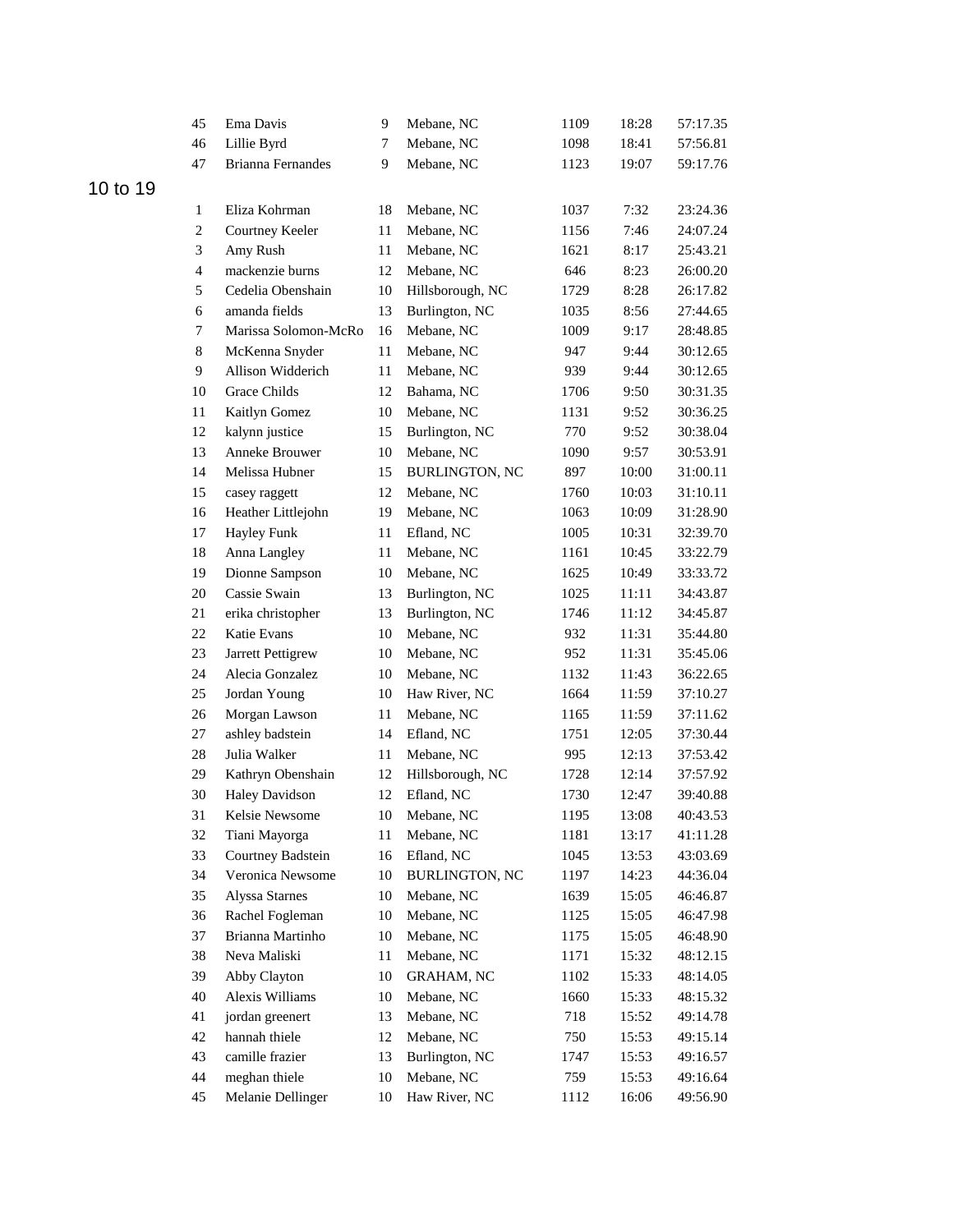| $\mathbf{1}$             | sara flynn            | 29     | Mebane, NC            | 714  | 6:39  | 20:39.35 |
|--------------------------|-----------------------|--------|-----------------------|------|-------|----------|
| $\overline{c}$           | <b>Becca Wells</b>    | 24     | <b>BURLINGTON, NC</b> | 1657 | 7:43  | 23:56.00 |
| 3                        | <b>Bethany Delk</b>   | 28     | <b>GRAHAM, NC</b>     | 1735 | 8:00  | 24:50.45 |
| $\overline{4}$           | Michelle Dixon        | 26     | <b>GRAHAM, NC</b>     | 1053 | 8:38  | 26:46.14 |
| 5                        | Jordan Dickerson      | 28     | CARY, NC              | 924  | 9:01  | 28:00.02 |
| 6                        | Kristine Koch         | 22     | Chaffee, NY           | 1020 | 9:16  | 28:46.91 |
| 7                        | Hannah Shively        | 28     | Raleigh, NC           | 1033 | 9:19  | 28:55.92 |
| $\,8\,$                  | Autumn Snead          | 21     | Mebane, NC            | 142  | 9:21  | 29:01.78 |
| 9                        | Kierstan Snyder       | 23     | Mebane, NC            | 1715 | 10:18 | 31:58.19 |
| 10                       | Kaila Pettigrew       | 20     | Mebane, NC            | 962  | 10:33 | 32:45.67 |
| 11                       | Caitlin McCarron      | 28     | Carrboro, NC          | 1182 | 10:44 | 33:19.78 |
| 12                       | April Drake           | 29     | Cary, NC              | 1717 | 10:49 | 33:33.72 |
| 13                       | Tami Muir             | 26     | Hillsborough, NC      | 1189 | 11:03 | 34:18.79 |
| 14                       | Kayla Trivette        | 22     | uNION gROVE, NC       | 1027 | 11:05 | 34:23.87 |
| 15                       | Mandy Rice            | 23     | Mebane, NC            | 1071 | 11:06 | 34:26.87 |
| 16                       | Anna Phinney          | 20     | <b>BURLINGTON, NC</b> | 1017 | 11:07 | 34:28.87 |
| 17                       | Jordan Nordh          | 29     | Mebane, NC            | 1065 | 11:13 | 34:49.31 |
| 18                       | kendall murphy        | 27     | Greensboro, NC        | 1797 | 11:14 | 34:52.64 |
| 19                       | Kristyn Lowe          | 27     | <b>BURLINGTON, NC</b> | 1725 | 11:15 | 34:53.64 |
| $20\,$                   | Emma Boyer            | 28     | Mebane, NC            | 1782 | 11:41 | 36:14.02 |
| 21                       | Caitlyn Dixon         | 26     | Mebane, NC            | 1052 | 11:43 | 36:21.73 |
| $22\,$                   | Michelle Burger       | 29     | Hillsborough, NC      | 874  | 12:02 | 37:19.41 |
| 23                       | Rebekah Burlason      | 21     | Greensboro, NC        | 916  | 12:10 | 37:44.76 |
| 24                       | Amber Hairford        | 27     | King, NC              | 921  | 12:22 | 38:21.67 |
| 25                       | Nicole Lester         | 28     | Mebane, NC            | 953  | 12:44 | 39:30.89 |
| 26                       | Julie Gunter          | 29     | <b>BURLINGTON, NC</b> | 1059 | 12:47 | 39:39.25 |
| 27                       | Erika Little          | 28     | GRAHAM, NC            | 1168 | 12:54 | 40:02.28 |
| 28                       | Teri Allred           | 25     | Mebane, NC            | 1666 | 13:14 | 41:04.68 |
| 29                       | Meagan Walton         | 22     | Kitty Hawk, NC        | 980  | 13:46 | 42:42.50 |
| 30                       | Jessica O'Sullivan    | 29     | Mebane, NC            | 1066 | 13:53 | 43:05.09 |
| 31                       | sunny smith           | 24     | Mebane, NC            | 1798 | 14:01 | 43:29.23 |
| 32                       | Elizabeth Leon        | 25     | GRAHAM, NC            | 984  | 14:01 | 43:29.68 |
| 33                       | heather norris        | 23     | Burlington, NC        | 1774 | 14:11 | 44:00.68 |
| 34                       | Sarah Nodell          | 21     | Greensboro, NC        | 988  | 15:30 | 48:06.24 |
| 35                       | Jaclyn Nicholson      | 28     | <b>GRAHAM, NC</b>     | 1198 | 16:15 | 50:24.42 |
| 36                       | maegan golden         | 24     | <b>BURLINGTON, NC</b> | 1777 | 16:38 | 51:34.87 |
| 37                       | <b>Tiffany Wiggs</b>  | 23     | Mebane, NC            | 1039 | 18:05 | 56:06.67 |
| 38                       | elizabeth perez       | $21\,$ | Mebane, NC            | 1790 | 18:23 | 57:01.03 |
| 39                       | barbara wheeler young | 26     | Burlington, NC        | 1752 | 19:05 | 59:11.34 |
|                          |                       |        |                       |      |       |          |
| $\mathbf{1}$             | Jill Fricke           | 33     | Mebane, NC            | 1126 | 6:59  | 21:41.00 |
| $\boldsymbol{2}$         | Elaine Bixby          | 38     | Mebane, NC            | 972  | 7:27  | 23:06.00 |
| $\mathfrak{Z}$           | <b>Allyson Austin</b> | 36     | <b>BURLINGTON, NC</b> | 905  | 7:51  | 24:21.75 |
| $\overline{\mathcal{A}}$ | Julie H               | 33     | High Point, NC        | 881  | 8:31  | 26:25.14 |
| 5                        | Megan Squire          | 39     | Gibsonville, NC       | 1698 | 8:38  | 26:47.14 |
| 6                        | Erin Levinthal        | 35     | Haw River, NC         | 1166 | 9:00  | 27:55.66 |
| $\boldsymbol{7}$         | Marci Hansen          | 33     | Durham, NC            | 1686 | 9:17  | 28:49.04 |
| 8                        | Laura Johnston        | 36     | Mebane, NC            | 1154 | 9:20  | 28:56.31 |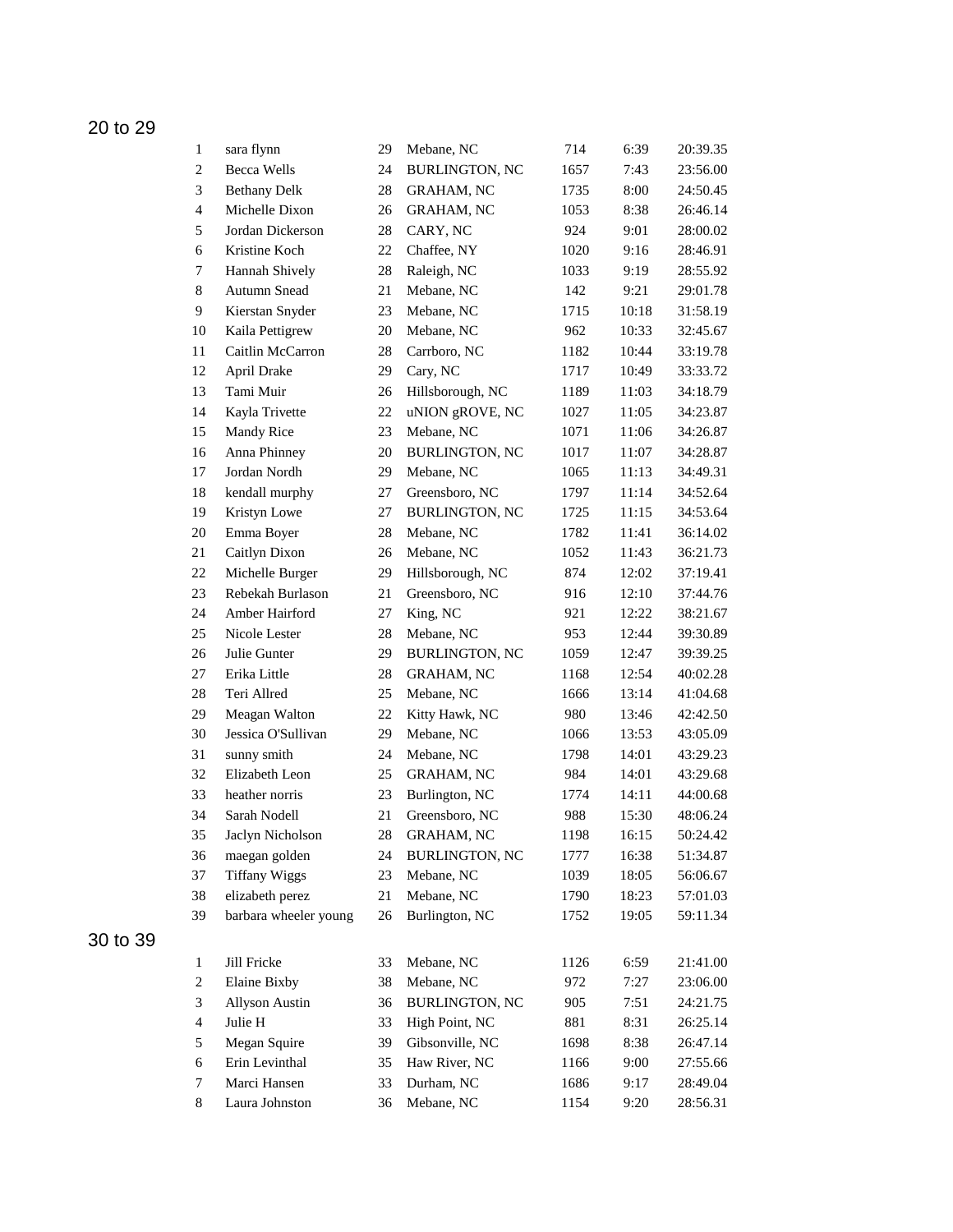| 9  | Andrea Allen             | 30 | Mebane, NC            | 1719 | 9:20  | 28:59.47 |
|----|--------------------------|----|-----------------------|------|-------|----------|
| 10 | Grace Baird              | 30 | Durham, NC            | 913  | 9:21  | 29:02.33 |
| 11 | Vielka Allen             | 34 | Mebane, NC            | 1665 | 9:22  | 29:04.76 |
| 12 | Jennifer Warren          | 32 | Efland, NC            | 1077 | 9:23  | 29:06.76 |
| 13 | Jeannnie Shotwell        | 36 | Hillsborough, NC      | 1074 | 9:43  | 30:10.58 |
| 14 | <b>Tracy Holcombe</b>    | 37 | Franklinton, NC       | 1688 | 9:45  | 30:15.27 |
| 15 | <b>Elizabeth Travers</b> | 30 | <b>BURLINGTON, NC</b> | 1727 | 9:52  | 30:38.04 |
| 16 | Kristin Smith            | 37 | Mebane, NC            | 1011 | 9:53  | 30:40.04 |
| 17 | lauren bridges           | 35 | Snow Camp, NC         | 998  | 9:58  | 30:56.16 |
| 18 | Emily Ladd               | 34 | Mebane, NC            | 1692 | 10:02 | 31:08.92 |
| 19 | Kristy Ellison           | 37 | Mebane, NC            | 899  | 10:03 | 31:10.43 |
| 20 | Jennifer Gunter          | 35 | <b>BURLINGTON, NC</b> | 1058 | 10:10 | 31:32.07 |
| 21 | <b>Misty Teague</b>      | 36 | <b>BURLINGTON, NC</b> | 1007 | 10:18 | 31:58.01 |
| 22 | Sandra Straw             | 32 | louisburg, NC         | 927  | 10:19 | 32:00.77 |
| 23 | sara hinshaw             | 39 | DURHAM, NC            | 1742 | 10:21 | 32:06.80 |
| 24 | Andrea Martin            | 32 | Mebane, NC            | 1723 | 10:32 | 32:42.70 |
| 25 | <b>Emily Privette</b>    | 33 | Mebane, NC            | 910  | 10:33 | 32:44.70 |
| 26 | Shannon Tennant          | 38 | <b>GRAHAM, NC</b>     | 1001 | 10:35 | 32:50.89 |
| 27 | sheryl lynch             | 31 | Haw River, NC         | 242  | 10:38 | 32:58.98 |
| 28 | Jessica Dedrick          | 32 | Bahama, NC            | 1676 | 10:39 | 33:03.77 |
| 29 | Lisa Johnson             | 34 | Haw River, NC         | 1691 | 10:40 | 33:07.89 |
| 30 | Lauren Van Buren         | 32 | Mebane, NC            | 1076 | 10:41 | 33:10.33 |
| 31 | Danielle Gibbs           | 34 | Mebane, NC            | 1128 | 10:42 | 33:13.51 |
| 32 | Ilka Solomon             | 38 | Mebane, NC            | 1010 | 10:55 | 33:53.93 |
| 33 | Ericka Christie          | 31 | Durham, NC            | 1799 | 11:06 | 34:27.87 |
| 34 | Merisuzan Forbes         | 38 | Mebane, NC            | 906  | 11:09 | 34:35.87 |
| 35 | Natalie Glancy           | 30 | Mebane, NC            | 1056 | 11:10 | 34:38.87 |
| 36 | Caroline Ketcham         | 37 | Mebane, NC            | 1062 | 11:12 | 34:44.16 |
| 37 | carrie daniels           | 31 | Greensboro, NC        | 1003 | 11:14 | 34:52.64 |
| 38 | Lynette Whitt            | 30 | Mebane, NC            | 945  | 11:21 | 35:13.61 |
| 39 | Julie Williams           | 33 | Chapel Hill, NC       | 982  | 11:27 | 35:30.92 |
| 40 | Julie Brandt             | 39 | Mebane, NC            | 1671 | 11:35 | 35:55.06 |
| 41 | Dana Hughes              | 37 | Snow Camp, NC         | 1006 | 11:35 | 35:57.06 |
| 42 | Robyn Pettigrew          | 39 | Mebane, NC            | 951  | 11:38 | 36:05.86 |
| 43 | Eileen Perez             | 39 | Mebane, NC            | 887  | 11:43 | 36:21.39 |
| 44 | Marsha Hicks             | 32 | Burlington, NC        | 1687 | 11:51 | 36:47.84 |
| 45 | <b>Brandy Deacon</b>     | 33 | Mebane, NC            | 975  | 11:57 | 37:04.24 |
| 46 | Jennifer Evans           | 39 | Mebane, NC            | 930  | 12:01 | 37:18.19 |
| 47 | Erin Capps               | 34 | Mebane, NC            | 908  | 12:04 | 37:27.44 |
| 48 | Lori Westbrook           | 32 | Efland, NC            | 1703 | 12:05 | 37:30.44 |
| 49 | Charlene Toellen         | 36 | Efland, NC            | 986  | 12:16 | 38:04.42 |
| 50 | Aimee Pettigrew          | 37 | Mebane, NC            | 948  | 12:18 | 38:09.22 |
| 51 | Dana Stone               | 32 | Mebane, NC            | 961  | 12:19 | 38:12.89 |
| 52 | Amy Cannady              | 31 | Snow Camp, NC         | 1048 | 12:25 | 38:32.52 |
| 53 | Monica Hennessy          | 33 | <b>BURLINGTON, NC</b> | 882  | 12:26 | 38:33.52 |
| 54 | Katie Cox                | 31 | Apex, NC              | 884  | 12:26 | 38:34.31 |
| 55 | Christina Armfield       | 31 | <b>BURLINGTON, NC</b> | 885  | 12:26 | 38:35.09 |
| 56 | <b>Emily Marks</b>       | 32 | <b>GRAHAM, NC</b>     | 968  | 12:28 | 38:39.46 |
| 57 | Melissa Rutledge         | 33 | Mebane, NC            | 928  | 12:31 | 38:50.23 |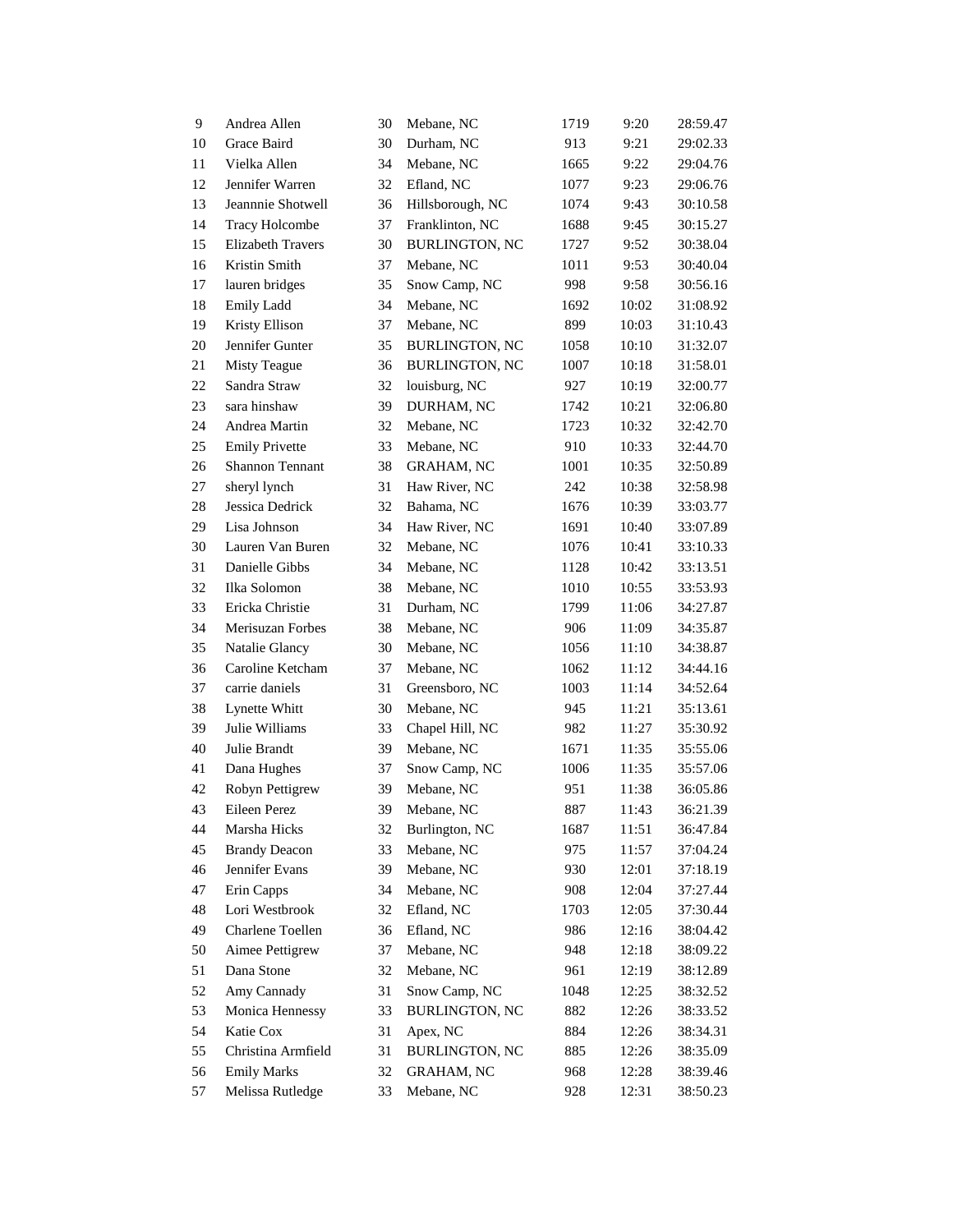| 59<br>Debby Atwater<br>38<br>Durham, NC<br>1044<br>Karen Pearlmutter<br>60<br>38<br>Durham, NC<br>1068<br>Kelly McCormick<br>61<br>31<br>Durham, NC<br>919<br>30<br>62<br><b>Jillian Hicks</b><br>Mebane, NC<br>807<br>Robin Norrod<br>63<br>32<br>Greensboro, NC<br>955<br>34<br>64<br>amber daby<br>Liberty, NC<br>791<br>65<br>misty shoffner<br>36<br>Snow Camp, NC<br>1740<br>66<br>Jennifer Blythe<br>32<br>Gibsonville, NC<br>1724<br>Jennifer Chavez<br>67<br>37<br><b>BURLINGTON, NC</b><br>1016<br>68<br>Jennifer Young<br>38<br>Haw River, NC<br>1704<br>69<br><b>Heather Denny</b><br>33<br>Elon, NC<br>1113<br>lydia white<br>36<br>70<br>Mebane, NC<br>748<br>71<br>April Scotto<br>38<br>greensboro, NC<br>900<br>Pam Brooks<br>72<br>35<br>Burlington, NC<br>1763<br>Veronica Rush<br>Mebane, NC<br>73<br>39<br>965<br>74<br><b>Becky Malone</b><br>38<br>Mebane, NC<br>1172<br>75<br>Alicia Tanner<br>36<br>Mebane, NC<br>1708<br>76<br>Jenness Enoch<br>30<br>Mebane, NC<br>1118<br>77<br><b>Tina Nogues</b><br>38<br>Mebane, NC<br>942<br>78<br><b>Stacey Harris</b><br>36<br>Chapel Hill, NC<br>923<br>79<br>kim jones<br>30<br>Mebane, NC<br>817<br>$80\,$<br>Lillian Hulsey<br>30<br>Mebane, NC<br>1148<br>Mikki Ballard<br>81<br>35<br><b>BURLINGTON, NC</b><br>1084<br>30<br>82<br>Donna Hulsey<br>Mebane, NC<br>1149<br>Thorina Sievenpiper<br>83<br>30<br>GRAHAM, NC<br>1630<br>84<br>Cindy Byrd<br>35<br>Mebane, NC<br>1097<br>$\mathbf{1}$<br>Jennifer Vandiver<br>45<br>Unknown, NA<br>1758<br>$\boldsymbol{2}$<br>Andrea Fleming<br>41<br>Hillsborough, NC<br>880<br>3<br>Valerie Myers<br>45<br>Burlington, NC<br>973<br>$\overline{\mathbf{4}}$<br>Lesley Henry<br>40<br><b>BURLINGTON, NC</b><br>1012<br>Linh Calhoun<br>5<br>43<br>Chapel Hill, NC<br>1675<br>Hillsborough, NC<br>6<br>Katrina Hemmerdinger<br>47<br>890<br>$\boldsymbol{7}$<br>42<br>1610<br>Tara Raggett<br>Mebane, NC<br>8<br>Dawn Popolizio<br>41<br>Mebane, NC<br>1069<br>9<br>laura wessell<br>43<br>Hillsborough, NC<br>1739<br>Lori Allred<br>48<br>Elon, NC<br>10<br>1029<br>11<br><b>Beverly Smith</b><br>41<br>Mebane, NC<br>894<br>12<br>Kim Ferguson<br>44<br>Mebane, NC<br>1055<br>13<br>Traci Barger<br>42<br>Mebane, NC<br>1047<br>Susan Frahm<br>14<br>40<br>Whitsett, NC<br>959<br>15<br>Dawn Bates<br>41<br>Garner, NC<br>873<br>16<br>Lori Rogers<br>40<br>Cedar Grove, NC<br>1693<br>Sonya Charlton-Wirth<br>17<br>44<br>Hillsborough, NC<br>1101<br>Pam Saunders<br>18<br>48<br>Mebane, NC<br>1073<br>19<br>Camey Whitt<br>40<br>Elon, NC<br>999<br>paula mckinzie<br>$20\,$<br>41<br>Mebane, NC<br>971<br>Tara Pardini<br>Elon, NC<br>21<br>41<br>1067 | 58 | Christie Walker | 37 | Mebane, NC | 993 | 12:31 | 38:50.27 |
|---------------------------------------------------------------------------------------------------------------------------------------------------------------------------------------------------------------------------------------------------------------------------------------------------------------------------------------------------------------------------------------------------------------------------------------------------------------------------------------------------------------------------------------------------------------------------------------------------------------------------------------------------------------------------------------------------------------------------------------------------------------------------------------------------------------------------------------------------------------------------------------------------------------------------------------------------------------------------------------------------------------------------------------------------------------------------------------------------------------------------------------------------------------------------------------------------------------------------------------------------------------------------------------------------------------------------------------------------------------------------------------------------------------------------------------------------------------------------------------------------------------------------------------------------------------------------------------------------------------------------------------------------------------------------------------------------------------------------------------------------------------------------------------------------------------------------------------------------------------------------------------------------------------------------------------------------------------------------------------------------------------------------------------------------------------------------------------------------------------------------------------------------------------------------------------------------------------------------------------------------------------------------------------------------------------------------------------------------------------------------------------------------------------------------------------------------------------------------------------------------------------------------------------------------------------------------------------------------------------------------------------------------------------------------------|----|-----------------|----|------------|-----|-------|----------|
|                                                                                                                                                                                                                                                                                                                                                                                                                                                                                                                                                                                                                                                                                                                                                                                                                                                                                                                                                                                                                                                                                                                                                                                                                                                                                                                                                                                                                                                                                                                                                                                                                                                                                                                                                                                                                                                                                                                                                                                                                                                                                                                                                                                                                                                                                                                                                                                                                                                                                                                                                                                                                                                                                 |    |                 |    |            |     | 12:34 | 39:00.73 |
|                                                                                                                                                                                                                                                                                                                                                                                                                                                                                                                                                                                                                                                                                                                                                                                                                                                                                                                                                                                                                                                                                                                                                                                                                                                                                                                                                                                                                                                                                                                                                                                                                                                                                                                                                                                                                                                                                                                                                                                                                                                                                                                                                                                                                                                                                                                                                                                                                                                                                                                                                                                                                                                                                 |    |                 |    |            |     | 12:36 | 39:05.78 |
|                                                                                                                                                                                                                                                                                                                                                                                                                                                                                                                                                                                                                                                                                                                                                                                                                                                                                                                                                                                                                                                                                                                                                                                                                                                                                                                                                                                                                                                                                                                                                                                                                                                                                                                                                                                                                                                                                                                                                                                                                                                                                                                                                                                                                                                                                                                                                                                                                                                                                                                                                                                                                                                                                 |    |                 |    |            |     | 12:47 | 39:38.41 |
|                                                                                                                                                                                                                                                                                                                                                                                                                                                                                                                                                                                                                                                                                                                                                                                                                                                                                                                                                                                                                                                                                                                                                                                                                                                                                                                                                                                                                                                                                                                                                                                                                                                                                                                                                                                                                                                                                                                                                                                                                                                                                                                                                                                                                                                                                                                                                                                                                                                                                                                                                                                                                                                                                 |    |                 |    |            |     | 12:52 | 39:54.92 |
|                                                                                                                                                                                                                                                                                                                                                                                                                                                                                                                                                                                                                                                                                                                                                                                                                                                                                                                                                                                                                                                                                                                                                                                                                                                                                                                                                                                                                                                                                                                                                                                                                                                                                                                                                                                                                                                                                                                                                                                                                                                                                                                                                                                                                                                                                                                                                                                                                                                                                                                                                                                                                                                                                 |    |                 |    |            |     | 12:53 | 39:59.28 |
|                                                                                                                                                                                                                                                                                                                                                                                                                                                                                                                                                                                                                                                                                                                                                                                                                                                                                                                                                                                                                                                                                                                                                                                                                                                                                                                                                                                                                                                                                                                                                                                                                                                                                                                                                                                                                                                                                                                                                                                                                                                                                                                                                                                                                                                                                                                                                                                                                                                                                                                                                                                                                                                                                 |    |                 |    |            |     | 13:03 | 40:29.60 |
|                                                                                                                                                                                                                                                                                                                                                                                                                                                                                                                                                                                                                                                                                                                                                                                                                                                                                                                                                                                                                                                                                                                                                                                                                                                                                                                                                                                                                                                                                                                                                                                                                                                                                                                                                                                                                                                                                                                                                                                                                                                                                                                                                                                                                                                                                                                                                                                                                                                                                                                                                                                                                                                                                 |    |                 |    |            |     | 13:04 | 40:32.14 |
|                                                                                                                                                                                                                                                                                                                                                                                                                                                                                                                                                                                                                                                                                                                                                                                                                                                                                                                                                                                                                                                                                                                                                                                                                                                                                                                                                                                                                                                                                                                                                                                                                                                                                                                                                                                                                                                                                                                                                                                                                                                                                                                                                                                                                                                                                                                                                                                                                                                                                                                                                                                                                                                                                 |    |                 |    |            |     | 13:05 | 40:35.67 |
|                                                                                                                                                                                                                                                                                                                                                                                                                                                                                                                                                                                                                                                                                                                                                                                                                                                                                                                                                                                                                                                                                                                                                                                                                                                                                                                                                                                                                                                                                                                                                                                                                                                                                                                                                                                                                                                                                                                                                                                                                                                                                                                                                                                                                                                                                                                                                                                                                                                                                                                                                                                                                                                                                 |    |                 |    |            |     | 13:06 | 40:37.84 |
|                                                                                                                                                                                                                                                                                                                                                                                                                                                                                                                                                                                                                                                                                                                                                                                                                                                                                                                                                                                                                                                                                                                                                                                                                                                                                                                                                                                                                                                                                                                                                                                                                                                                                                                                                                                                                                                                                                                                                                                                                                                                                                                                                                                                                                                                                                                                                                                                                                                                                                                                                                                                                                                                                 |    |                 |    |            |     | 13:14 | 41:04.28 |
|                                                                                                                                                                                                                                                                                                                                                                                                                                                                                                                                                                                                                                                                                                                                                                                                                                                                                                                                                                                                                                                                                                                                                                                                                                                                                                                                                                                                                                                                                                                                                                                                                                                                                                                                                                                                                                                                                                                                                                                                                                                                                                                                                                                                                                                                                                                                                                                                                                                                                                                                                                                                                                                                                 |    |                 |    |            |     | 13:42 | 42:29.65 |
|                                                                                                                                                                                                                                                                                                                                                                                                                                                                                                                                                                                                                                                                                                                                                                                                                                                                                                                                                                                                                                                                                                                                                                                                                                                                                                                                                                                                                                                                                                                                                                                                                                                                                                                                                                                                                                                                                                                                                                                                                                                                                                                                                                                                                                                                                                                                                                                                                                                                                                                                                                                                                                                                                 |    |                 |    |            |     | 13:43 | 42:34.84 |
|                                                                                                                                                                                                                                                                                                                                                                                                                                                                                                                                                                                                                                                                                                                                                                                                                                                                                                                                                                                                                                                                                                                                                                                                                                                                                                                                                                                                                                                                                                                                                                                                                                                                                                                                                                                                                                                                                                                                                                                                                                                                                                                                                                                                                                                                                                                                                                                                                                                                                                                                                                                                                                                                                 |    |                 |    |            |     | 13:56 | 43:12.34 |
|                                                                                                                                                                                                                                                                                                                                                                                                                                                                                                                                                                                                                                                                                                                                                                                                                                                                                                                                                                                                                                                                                                                                                                                                                                                                                                                                                                                                                                                                                                                                                                                                                                                                                                                                                                                                                                                                                                                                                                                                                                                                                                                                                                                                                                                                                                                                                                                                                                                                                                                                                                                                                                                                                 |    |                 |    |            |     | 13:56 | 43:14.47 |
|                                                                                                                                                                                                                                                                                                                                                                                                                                                                                                                                                                                                                                                                                                                                                                                                                                                                                                                                                                                                                                                                                                                                                                                                                                                                                                                                                                                                                                                                                                                                                                                                                                                                                                                                                                                                                                                                                                                                                                                                                                                                                                                                                                                                                                                                                                                                                                                                                                                                                                                                                                                                                                                                                 |    |                 |    |            |     | 14:38 | 45:24.46 |
|                                                                                                                                                                                                                                                                                                                                                                                                                                                                                                                                                                                                                                                                                                                                                                                                                                                                                                                                                                                                                                                                                                                                                                                                                                                                                                                                                                                                                                                                                                                                                                                                                                                                                                                                                                                                                                                                                                                                                                                                                                                                                                                                                                                                                                                                                                                                                                                                                                                                                                                                                                                                                                                                                 |    |                 |    |            |     | 15:37 | 48:25.60 |
|                                                                                                                                                                                                                                                                                                                                                                                                                                                                                                                                                                                                                                                                                                                                                                                                                                                                                                                                                                                                                                                                                                                                                                                                                                                                                                                                                                                                                                                                                                                                                                                                                                                                                                                                                                                                                                                                                                                                                                                                                                                                                                                                                                                                                                                                                                                                                                                                                                                                                                                                                                                                                                                                                 |    |                 |    |            |     | 15:51 | 49:11.35 |
|                                                                                                                                                                                                                                                                                                                                                                                                                                                                                                                                                                                                                                                                                                                                                                                                                                                                                                                                                                                                                                                                                                                                                                                                                                                                                                                                                                                                                                                                                                                                                                                                                                                                                                                                                                                                                                                                                                                                                                                                                                                                                                                                                                                                                                                                                                                                                                                                                                                                                                                                                                                                                                                                                 |    |                 |    |            |     | 16:14 | 50:22.18 |
|                                                                                                                                                                                                                                                                                                                                                                                                                                                                                                                                                                                                                                                                                                                                                                                                                                                                                                                                                                                                                                                                                                                                                                                                                                                                                                                                                                                                                                                                                                                                                                                                                                                                                                                                                                                                                                                                                                                                                                                                                                                                                                                                                                                                                                                                                                                                                                                                                                                                                                                                                                                                                                                                                 |    |                 |    |            |     | 16:25 | 50:54.79 |
|                                                                                                                                                                                                                                                                                                                                                                                                                                                                                                                                                                                                                                                                                                                                                                                                                                                                                                                                                                                                                                                                                                                                                                                                                                                                                                                                                                                                                                                                                                                                                                                                                                                                                                                                                                                                                                                                                                                                                                                                                                                                                                                                                                                                                                                                                                                                                                                                                                                                                                                                                                                                                                                                                 |    |                 |    |            |     | 16:38 | 51:34.17 |
|                                                                                                                                                                                                                                                                                                                                                                                                                                                                                                                                                                                                                                                                                                                                                                                                                                                                                                                                                                                                                                                                                                                                                                                                                                                                                                                                                                                                                                                                                                                                                                                                                                                                                                                                                                                                                                                                                                                                                                                                                                                                                                                                                                                                                                                                                                                                                                                                                                                                                                                                                                                                                                                                                 |    |                 |    |            |     | 16:49 | 52:09.06 |
|                                                                                                                                                                                                                                                                                                                                                                                                                                                                                                                                                                                                                                                                                                                                                                                                                                                                                                                                                                                                                                                                                                                                                                                                                                                                                                                                                                                                                                                                                                                                                                                                                                                                                                                                                                                                                                                                                                                                                                                                                                                                                                                                                                                                                                                                                                                                                                                                                                                                                                                                                                                                                                                                                 |    |                 |    |            |     | 17:15 | 53:31.88 |
|                                                                                                                                                                                                                                                                                                                                                                                                                                                                                                                                                                                                                                                                                                                                                                                                                                                                                                                                                                                                                                                                                                                                                                                                                                                                                                                                                                                                                                                                                                                                                                                                                                                                                                                                                                                                                                                                                                                                                                                                                                                                                                                                                                                                                                                                                                                                                                                                                                                                                                                                                                                                                                                                                 |    |                 |    |            |     | 17:16 | 53:32.94 |
|                                                                                                                                                                                                                                                                                                                                                                                                                                                                                                                                                                                                                                                                                                                                                                                                                                                                                                                                                                                                                                                                                                                                                                                                                                                                                                                                                                                                                                                                                                                                                                                                                                                                                                                                                                                                                                                                                                                                                                                                                                                                                                                                                                                                                                                                                                                                                                                                                                                                                                                                                                                                                                                                                 |    |                 |    |            |     | 17:18 | 53:39.67 |
|                                                                                                                                                                                                                                                                                                                                                                                                                                                                                                                                                                                                                                                                                                                                                                                                                                                                                                                                                                                                                                                                                                                                                                                                                                                                                                                                                                                                                                                                                                                                                                                                                                                                                                                                                                                                                                                                                                                                                                                                                                                                                                                                                                                                                                                                                                                                                                                                                                                                                                                                                                                                                                                                                 |    |                 |    |            |     | 17:50 | 55:20.61 |
|                                                                                                                                                                                                                                                                                                                                                                                                                                                                                                                                                                                                                                                                                                                                                                                                                                                                                                                                                                                                                                                                                                                                                                                                                                                                                                                                                                                                                                                                                                                                                                                                                                                                                                                                                                                                                                                                                                                                                                                                                                                                                                                                                                                                                                                                                                                                                                                                                                                                                                                                                                                                                                                                                 |    |                 |    |            |     | 18:42 | 58:00.09 |
|                                                                                                                                                                                                                                                                                                                                                                                                                                                                                                                                                                                                                                                                                                                                                                                                                                                                                                                                                                                                                                                                                                                                                                                                                                                                                                                                                                                                                                                                                                                                                                                                                                                                                                                                                                                                                                                                                                                                                                                                                                                                                                                                                                                                                                                                                                                                                                                                                                                                                                                                                                                                                                                                                 |    |                 |    |            |     |       |          |
|                                                                                                                                                                                                                                                                                                                                                                                                                                                                                                                                                                                                                                                                                                                                                                                                                                                                                                                                                                                                                                                                                                                                                                                                                                                                                                                                                                                                                                                                                                                                                                                                                                                                                                                                                                                                                                                                                                                                                                                                                                                                                                                                                                                                                                                                                                                                                                                                                                                                                                                                                                                                                                                                                 |    |                 |    |            |     | 6:45  | 20:56.00 |
|                                                                                                                                                                                                                                                                                                                                                                                                                                                                                                                                                                                                                                                                                                                                                                                                                                                                                                                                                                                                                                                                                                                                                                                                                                                                                                                                                                                                                                                                                                                                                                                                                                                                                                                                                                                                                                                                                                                                                                                                                                                                                                                                                                                                                                                                                                                                                                                                                                                                                                                                                                                                                                                                                 |    |                 |    |            |     | 8:19  | 25:48.28 |
|                                                                                                                                                                                                                                                                                                                                                                                                                                                                                                                                                                                                                                                                                                                                                                                                                                                                                                                                                                                                                                                                                                                                                                                                                                                                                                                                                                                                                                                                                                                                                                                                                                                                                                                                                                                                                                                                                                                                                                                                                                                                                                                                                                                                                                                                                                                                                                                                                                                                                                                                                                                                                                                                                 |    |                 |    |            |     | 8:37  | 26:44.14 |
|                                                                                                                                                                                                                                                                                                                                                                                                                                                                                                                                                                                                                                                                                                                                                                                                                                                                                                                                                                                                                                                                                                                                                                                                                                                                                                                                                                                                                                                                                                                                                                                                                                                                                                                                                                                                                                                                                                                                                                                                                                                                                                                                                                                                                                                                                                                                                                                                                                                                                                                                                                                                                                                                                 |    |                 |    |            |     | 8:37  | 26:45.14 |
|                                                                                                                                                                                                                                                                                                                                                                                                                                                                                                                                                                                                                                                                                                                                                                                                                                                                                                                                                                                                                                                                                                                                                                                                                                                                                                                                                                                                                                                                                                                                                                                                                                                                                                                                                                                                                                                                                                                                                                                                                                                                                                                                                                                                                                                                                                                                                                                                                                                                                                                                                                                                                                                                                 |    |                 |    |            |     | 8:52  | 27:31.72 |
|                                                                                                                                                                                                                                                                                                                                                                                                                                                                                                                                                                                                                                                                                                                                                                                                                                                                                                                                                                                                                                                                                                                                                                                                                                                                                                                                                                                                                                                                                                                                                                                                                                                                                                                                                                                                                                                                                                                                                                                                                                                                                                                                                                                                                                                                                                                                                                                                                                                                                                                                                                                                                                                                                 |    |                 |    |            |     | 9:00  | 27:57.66 |
|                                                                                                                                                                                                                                                                                                                                                                                                                                                                                                                                                                                                                                                                                                                                                                                                                                                                                                                                                                                                                                                                                                                                                                                                                                                                                                                                                                                                                                                                                                                                                                                                                                                                                                                                                                                                                                                                                                                                                                                                                                                                                                                                                                                                                                                                                                                                                                                                                                                                                                                                                                                                                                                                                 |    |                 |    |            |     | 9:06  | 28:14.38 |
|                                                                                                                                                                                                                                                                                                                                                                                                                                                                                                                                                                                                                                                                                                                                                                                                                                                                                                                                                                                                                                                                                                                                                                                                                                                                                                                                                                                                                                                                                                                                                                                                                                                                                                                                                                                                                                                                                                                                                                                                                                                                                                                                                                                                                                                                                                                                                                                                                                                                                                                                                                                                                                                                                 |    |                 |    |            |     | 9:22  | 29:03.90 |
|                                                                                                                                                                                                                                                                                                                                                                                                                                                                                                                                                                                                                                                                                                                                                                                                                                                                                                                                                                                                                                                                                                                                                                                                                                                                                                                                                                                                                                                                                                                                                                                                                                                                                                                                                                                                                                                                                                                                                                                                                                                                                                                                                                                                                                                                                                                                                                                                                                                                                                                                                                                                                                                                                 |    |                 |    |            |     | 9:33  | 29:39.57 |
|                                                                                                                                                                                                                                                                                                                                                                                                                                                                                                                                                                                                                                                                                                                                                                                                                                                                                                                                                                                                                                                                                                                                                                                                                                                                                                                                                                                                                                                                                                                                                                                                                                                                                                                                                                                                                                                                                                                                                                                                                                                                                                                                                                                                                                                                                                                                                                                                                                                                                                                                                                                                                                                                                 |    |                 |    |            |     | 9:47  | 30:20.71 |
|                                                                                                                                                                                                                                                                                                                                                                                                                                                                                                                                                                                                                                                                                                                                                                                                                                                                                                                                                                                                                                                                                                                                                                                                                                                                                                                                                                                                                                                                                                                                                                                                                                                                                                                                                                                                                                                                                                                                                                                                                                                                                                                                                                                                                                                                                                                                                                                                                                                                                                                                                                                                                                                                                 |    |                 |    |            |     | 9:50  | 30:29.11 |
|                                                                                                                                                                                                                                                                                                                                                                                                                                                                                                                                                                                                                                                                                                                                                                                                                                                                                                                                                                                                                                                                                                                                                                                                                                                                                                                                                                                                                                                                                                                                                                                                                                                                                                                                                                                                                                                                                                                                                                                                                                                                                                                                                                                                                                                                                                                                                                                                                                                                                                                                                                                                                                                                                 |    |                 |    |            |     | 9:59  | 30:59.76 |
|                                                                                                                                                                                                                                                                                                                                                                                                                                                                                                                                                                                                                                                                                                                                                                                                                                                                                                                                                                                                                                                                                                                                                                                                                                                                                                                                                                                                                                                                                                                                                                                                                                                                                                                                                                                                                                                                                                                                                                                                                                                                                                                                                                                                                                                                                                                                                                                                                                                                                                                                                                                                                                                                                 |    |                 |    |            |     | 10:00 | 31:00.92 |
|                                                                                                                                                                                                                                                                                                                                                                                                                                                                                                                                                                                                                                                                                                                                                                                                                                                                                                                                                                                                                                                                                                                                                                                                                                                                                                                                                                                                                                                                                                                                                                                                                                                                                                                                                                                                                                                                                                                                                                                                                                                                                                                                                                                                                                                                                                                                                                                                                                                                                                                                                                                                                                                                                 |    |                 |    |            |     | 10:01 | 31:06.98 |
|                                                                                                                                                                                                                                                                                                                                                                                                                                                                                                                                                                                                                                                                                                                                                                                                                                                                                                                                                                                                                                                                                                                                                                                                                                                                                                                                                                                                                                                                                                                                                                                                                                                                                                                                                                                                                                                                                                                                                                                                                                                                                                                                                                                                                                                                                                                                                                                                                                                                                                                                                                                                                                                                                 |    |                 |    |            |     | 10:03 | 31:11.07 |
|                                                                                                                                                                                                                                                                                                                                                                                                                                                                                                                                                                                                                                                                                                                                                                                                                                                                                                                                                                                                                                                                                                                                                                                                                                                                                                                                                                                                                                                                                                                                                                                                                                                                                                                                                                                                                                                                                                                                                                                                                                                                                                                                                                                                                                                                                                                                                                                                                                                                                                                                                                                                                                                                                 |    |                 |    |            |     | 10:18 | 31:58.81 |
|                                                                                                                                                                                                                                                                                                                                                                                                                                                                                                                                                                                                                                                                                                                                                                                                                                                                                                                                                                                                                                                                                                                                                                                                                                                                                                                                                                                                                                                                                                                                                                                                                                                                                                                                                                                                                                                                                                                                                                                                                                                                                                                                                                                                                                                                                                                                                                                                                                                                                                                                                                                                                                                                                 |    |                 |    |            |     | 10:20 | 32:02.48 |
|                                                                                                                                                                                                                                                                                                                                                                                                                                                                                                                                                                                                                                                                                                                                                                                                                                                                                                                                                                                                                                                                                                                                                                                                                                                                                                                                                                                                                                                                                                                                                                                                                                                                                                                                                                                                                                                                                                                                                                                                                                                                                                                                                                                                                                                                                                                                                                                                                                                                                                                                                                                                                                                                                 |    |                 |    |            |     | 10:25 | 32:20.82 |
|                                                                                                                                                                                                                                                                                                                                                                                                                                                                                                                                                                                                                                                                                                                                                                                                                                                                                                                                                                                                                                                                                                                                                                                                                                                                                                                                                                                                                                                                                                                                                                                                                                                                                                                                                                                                                                                                                                                                                                                                                                                                                                                                                                                                                                                                                                                                                                                                                                                                                                                                                                                                                                                                                 |    |                 |    |            |     | 10:35 | 32:50.41 |
|                                                                                                                                                                                                                                                                                                                                                                                                                                                                                                                                                                                                                                                                                                                                                                                                                                                                                                                                                                                                                                                                                                                                                                                                                                                                                                                                                                                                                                                                                                                                                                                                                                                                                                                                                                                                                                                                                                                                                                                                                                                                                                                                                                                                                                                                                                                                                                                                                                                                                                                                                                                                                                                                                 |    |                 |    |            |     | 10:36 | 32:53.99 |
|                                                                                                                                                                                                                                                                                                                                                                                                                                                                                                                                                                                                                                                                                                                                                                                                                                                                                                                                                                                                                                                                                                                                                                                                                                                                                                                                                                                                                                                                                                                                                                                                                                                                                                                                                                                                                                                                                                                                                                                                                                                                                                                                                                                                                                                                                                                                                                                                                                                                                                                                                                                                                                                                                 |    |                 |    |            |     | 10:39 | 33:01.77 |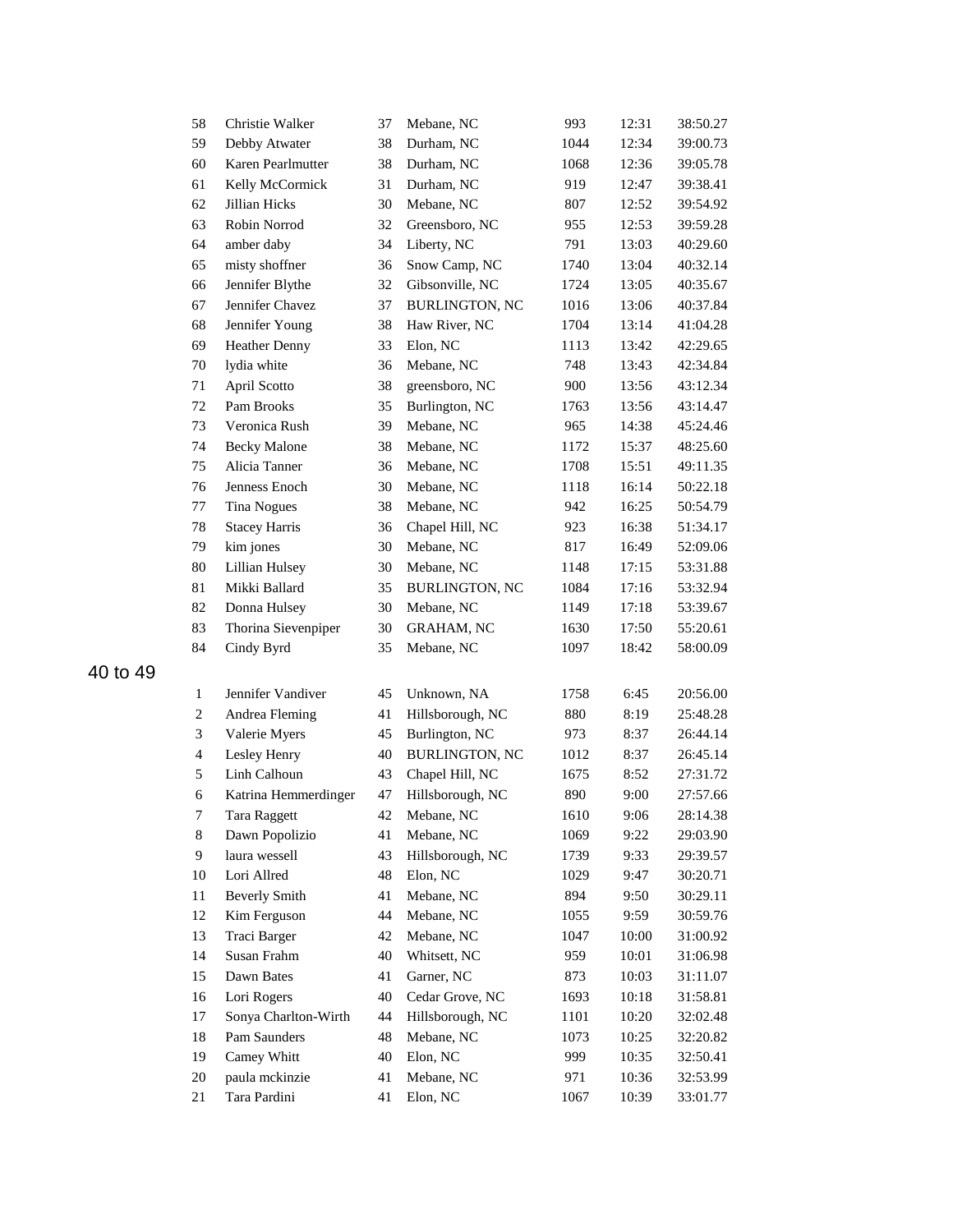| 22                      | Tina Greeson            | 42 | <b>GRAHAM, NC</b>     | 1685 | 10:41 | 33:08.84 |
|-------------------------|-------------------------|----|-----------------------|------|-------|----------|
| 23                      | Lisa Stanley            | 44 | Mebane, NC            | 1075 | 10:42 | 33:12.77 |
| 24                      | <b>Tammy Rice</b>       | 46 | Mebane, NC            | 1072 | 10:42 | 33:12.93 |
| 25                      | Amy Widderich           | 41 | Mebane, NC            | 937  | 10:51 | 33:39.72 |
| 26                      | <b>Beth Coble</b>       | 42 | Mebane, NC            | 1050 | 10:56 | 33:54.68 |
| 27                      | Jodi Hogan              | 40 | <b>GRAHAM, NC</b>     | 935  | 11:11 | 34:43.87 |
| 28                      | Kathy Ray               | 49 | Raleigh, NC           | 977  | 11:12 | 34:45.19 |
| 29                      | Luisa Cesar             | 42 | <b>BURLINGTON, NC</b> | 1049 | 11:16 | 34:58.61 |
| 30                      | <b>Beverly Martin</b>   | 49 | <b>BURLINGTON, NC</b> | 954  | 11:26 | 35:29.44 |
| 31                      | <b>Beth Curasi</b>      | 42 | Mebane, NC            | 1105 | 11:32 | 35:47.06 |
| 32                      | karen bradford          | 43 | Mebane, NC            | 840  | 11:41 | 36:16.73 |
| 33                      | steph nissen            | 44 | Unknown, NA           | 839  | 11:41 | 36:16.73 |
| 34                      | tracy johnson           | 46 | <b>GRAHAM, NC</b>     | 641  | 11:44 | 36:25.80 |
| 35                      | Gina Pergerson          | 49 | Durham, NC            | 895  | 11:51 | 36:45.77 |
| 36                      | Jennifer Reall          | 47 | Greensboro, NC        | 934  | 11:56 | 37:01.36 |
| 37                      | sarah atkinson          | 45 | DURHAM, NC            | 1756 | 12:01 | 37:18.60 |
| 38                      | Maja Fahey              | 43 | Mebane, NC            | 1705 | 12:02 | 37:21.81 |
| 39                      | Kara Ballard            | 42 | <b>BURLINGTON, NC</b> | 883  | 12:26 | 38:34.52 |
| 40                      | Dawn Isabella           | 45 | Mebane, NC            | 902  | 12:30 | 38:45.44 |
| 41                      | Amy Hargrove            | 43 | <b>GRAHAM, NC</b>     | 1060 | 12:36 | 39:06.05 |
| 42                      | <b>Alison Seagroves</b> | 40 | Mebane, NC            | 1771 | 12:44 | 39:31.23 |
| 43                      | Kim Macomson            | 42 | Mebane, NC            | 1064 | 12:49 | 39:44.90 |
| 44                      | Ginger Swain            | 40 | Burlington, NC        | 996  | 12:53 | 39:58.37 |
| 45                      | Cynthia Causey          | 45 | GRAHAM, NC            | 981  | 13:01 | 40:24.87 |
| 46                      | Angela Preston          | 43 | Mebane, NC            | 1606 | 13:18 | 41:15.92 |
| 47                      | elaine nichols          | 40 | Haw River, NC         | 1769 | 13:25 | 41:36.38 |
| 48                      | Jennifer Newsome        | 41 | <b>BURLINGTON, NC</b> | 1194 | 13:28 | 41:47.49 |
| 49                      | kristen compton         | 43 | Efland, NC            | 1793 | 13:43 | 42:34.40 |
| 50                      | julie burns             | 40 | Mebane, NC            | 649  | 13:48 | 42:48.23 |
| 51                      | Shanon Wilson           | 41 | <b>BURLINGTON, NC</b> | 1078 | 13:54 | 43:07.71 |
| 52                      | Tina Swain              | 42 | Burlington, NC        | 1024 | 14:00 | 43:25.52 |
| 53                      | Jennifer Oravsky        | 40 | Mebane, NC            | 989  | 14:25 | 44:43.64 |
| 54                      | Amy Frazier             | 43 | Burlington, NC        | 1681 | 14:47 | 45:51.08 |
| 55                      | penny walker            | 42 | Elon, NC              | 1775 | 14:47 | 45:52.06 |
| 56                      | Jo'el Kundrata          | 43 | Mebane, NC            | 893  | 14:48 | 45:54.06 |
| 57                      | Jan Badstein            | 45 | Efland, NC            | 1046 | 14:52 | 46:06.06 |
| 58                      | <b>Candace Riley</b>    | 41 | Mebane, NC            | 1617 | 15:06 | 46:49.78 |
| 59                      | Emily Mayorga           | 40 | Mebane, NC            | 1179 | 15:08 | 46:55.95 |
| 60                      | Sheila Tharrington      | 48 | WAKE FOREST, NC       | 1700 | 16:18 | 50:34.53 |
| 61                      | Kristi Mann             | 40 | Pittsboro, NC         | 922  | 16:38 | 51:34.31 |
| 62                      | Liza Hawkins            | 46 | Chapel Hill, NC       | 1138 | 17:10 | 53:15.37 |
| 63                      | kathryn cranford        | 44 | Mebane, NC            | 623  | 17:53 | 55:29.10 |
| 64                      | bobbie wheeler          | 43 | Burlington, NC        | 1749 | 18:57 | 58:47.60 |
|                         |                         |    |                       |      |       |          |
| $\mathbf{1}$            | diane jacobs            | 53 | <b>BURLINGTON, NC</b> | 1757 | 8:21  | 25:56.57 |
| $\boldsymbol{2}$        | Stephanie Rankin        | 57 | Mebane, NC            | 943  | 8:41  | 26:57.32 |
| $\mathfrak{Z}$          | jean bartis             | 52 | Mebane, NC            | 1738 | 9:06  | 28:13.68 |
| $\overline{\mathbf{4}}$ | susan sutton            | 56 | Greensboro, NC        | 831  | 9:09  | 28:23.44 |
| 5                       | Beth Ashby              | 51 | Mebane, NC            | 1034 | 9:33  | 29:38.57 |
|                         |                         |    |                       |      |       |          |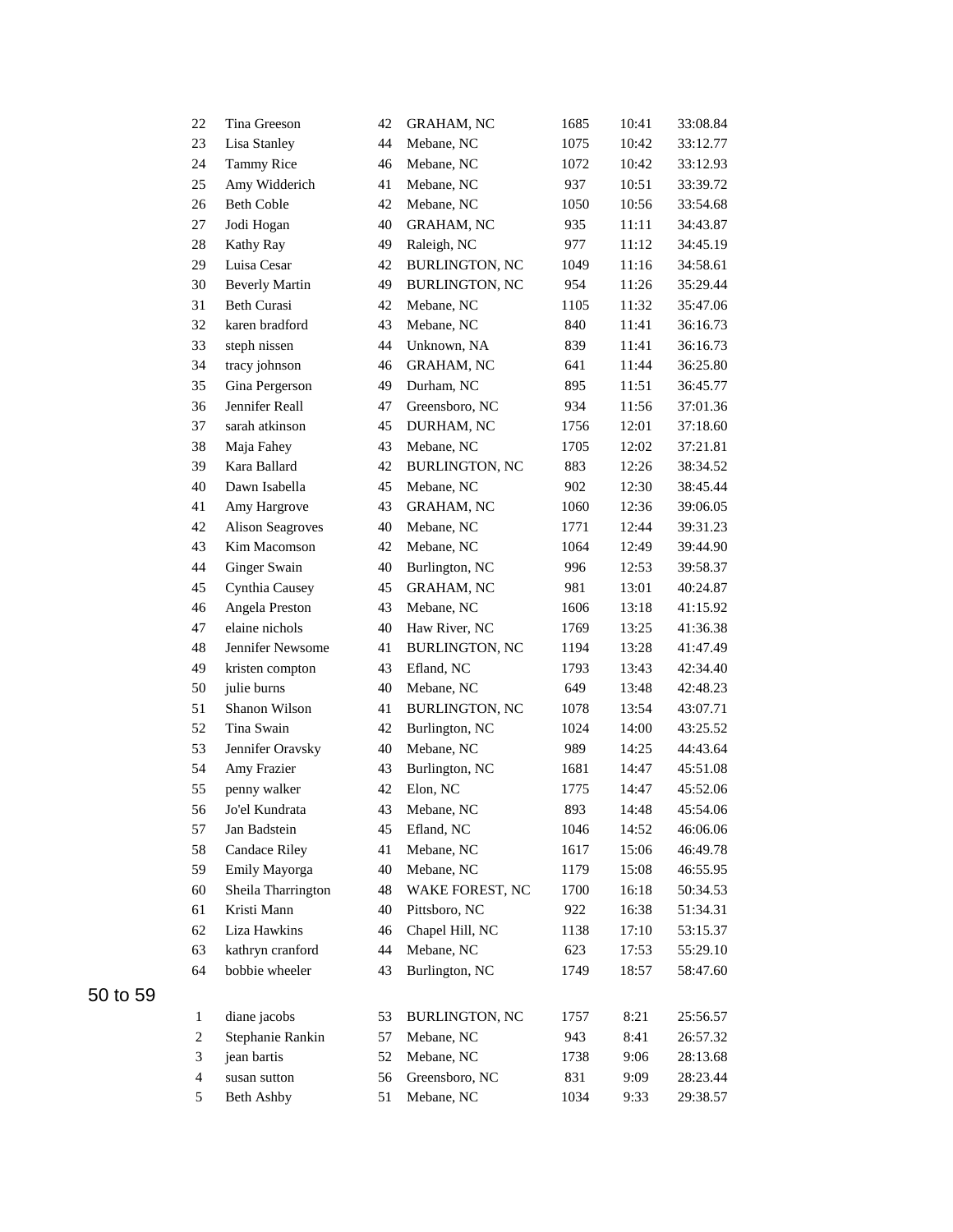|            | 6                       | Joan Boone             | 59             | Efland, NC            | 1031 | 9:43  | 30:09.39 |
|------------|-------------------------|------------------------|----------------|-----------------------|------|-------|----------|
|            | 7                       | Miriam Jernigan        | 57             | Mebane, NC            | 1690 | 10:58 | 34:00.55 |
|            | $8\,$                   | <b>Kathy Duffy</b>     | 50             | CARY, NC              | 898  | 11:24 | 35:21.23 |
|            | 9                       | Valerie Staudt         | 50             | toms river, NJ        | 904  | 12:20 | 38:17.70 |
|            | 10                      | donna parker           | 57             | Pittsboro, NC         | 1787 | 12:23 | 38:24.89 |
|            | 11                      | Sandra Brown           | 56             | <b>GRAHAM, NC</b>     | 915  | 12:30 | 38:46.19 |
|            | 12                      | Tammy Bowland          | 54             | Burlington, NC        | 1670 | 13:00 | 40:21.71 |
|            | 13                      | Teresa Weaver          | 58             | Greensboro, NC        | 1701 | 13:13 | 41:00.39 |
|            | 14                      | Rita DeHart            | 58             | Raleigh, NC           | 1711 | 13:28 | 41:46.18 |
|            | 15                      | Sylvia Stracke         | 56             | Haw River, NC         | 1781 | 14:03 | 43:36.53 |
|            | 16                      | Ellen Greeson          | 51             | <b>BURLINGTON, NC</b> | 1135 | 14:27 | 44:50.55 |
|            | 17                      | Cindy Gregory          | 55             | Mebane, NC            | 1057 | 14:34 | 45:11.77 |
|            | 18                      | <b>Bonnie Favorite</b> | 58             | Mebane, NC            | 1054 | 14:38 | 45:24.14 |
|            | 19                      | karen dixon            | 56             | <b>GRAHAM, NC</b>     | 1788 | 14:50 | 46:01.06 |
|            | 20                      | Tara Martin            | 50             | Mebane, NC            | 1174 | 16:15 | 50:24.09 |
|            | 21                      | julie bauerband        | 51             | Mebane, NC            | 1745 | 18:28 | 57:15.64 |
|            | 22                      | <b>Sharon Bennett</b>  | 56             | Unknown, NA           | 1086 | 18:42 | 58:01.97 |
| 60 to 69   |                         |                        |                |                       |      |       |          |
|            | 1                       | patricia smith         | 68             | greensboro, NC        | 854  | 9:38  | 29:54.57 |
|            | $\overline{c}$          | Patricia Balboni       | 60             | Greensboro, NC        | 1668 | 11:09 | 34:34.87 |
|            | 3                       | Sue Proctor            | 63             | Mebane, NC            | 1070 | 12:34 | 38:59.15 |
| $0$ to $9$ |                         |                        |                |                       |      |       |          |
|            | $\mathbf{1}$            | Kaden Gibbs            | 8              | Mebane, NC            | 1129 | 7:42  | 23:53.00 |
|            | $\overline{c}$          | <b>Tristan Allred</b>  | 9              | Mebane, NC            | 1079 | 7:50  | 24:20.02 |
|            | 3                       | adrian pineda          | 9              | <b>GRAHAM, NC</b>     | 673  | 7:53  | 24:29.55 |
|            | $\overline{\mathbf{4}}$ | Kyle Graham            | 9              | WAKE FOREST, NC       | 1683 | 8:39  | 26:51.80 |
|            | 5                       | Jack Johnston          | 8              | Mebane, NC            | 1153 | 8:42  | 27:00.32 |
|            | 6                       | <b>Braxton Miller</b>  | 9              | Mebane, NC            | 1183 | 8:51  | 27:28.47 |
|            | 7                       | Gunnar Swanson         | 8              | Mebane, NC            | 1642 | 9:00  | 27:54.61 |
|            | $\,8\,$                 | Hunter Hicks           | $\,8\,$        | Mebane, NC            | 1143 | 9:12  | 28:32.19 |
|            | 9                       | Shane Larue            | 8              | Mebane, NC            | 1162 | 9:13  | 28:35.24 |
|            | $10\,$                  | Andrew Evans           | 7              | Mebane, NC            | 1119 | 9:27  | 29:20.85 |
|            | 11                      | <b>Nick Lawrence</b>   | 9              | Mebane, NC            | 1163 | 9:29  | 29:26.85 |
|            | 12                      | alex choim             | $\,8$          | <b>GRAHAM, NC</b>     | 1761 | 9:31  | 29:32.57 |
|            | 13                      | Jordan Bevis           | $\overline{9}$ | Mebane, NC            | 1087 | 9:53  | 30:39.15 |
|            | 14                      | cooper morton          | 9              | Mebane, NC            | 125  | 9:56  | 30:49.68 |
|            | 15                      | parker hinshaw         | 7              | DURHAM, NC            | 1743 | 10:17 | 31:53.01 |
|            | 16                      | <b>Grant Young</b>     | 7              | Haw River, NC         | 1663 | 10:25 | 32:18.35 |
|            | 17                      | Cooper Boyles          | 8              | <b>GRAHAM, NC</b>     | 1089 | 10:25 | 32:19.81 |
|            | 18                      | River Faulkner         | 9              | Mebane, NC            | 1122 | 10:27 | 32:25.78 |
|            | 19                      | <b>Tyson Sessoms</b>   | 7              | Mebane, NC            | 1628 | 10:29 | 32:31.70 |
|            | $20\,$                  | Joseph Burdeshaw       | 9              | Mebane, NC            | 1093 | 10:30 | 32:34.70 |
|            | 21                      | Chip Thrasher          | 8              | Mebane, NC            | 1648 | 10:33 | 32:45.10 |
|            | 22                      | Ethan Storey           | 8              | Haw River, NC         | 1641 | 10:43 | 33:15.88 |
|            | 23                      | Reagan Morrison        | 8              | Mebane, NC            | 1188 | 10:47 | 33:28.00 |
|            | 24                      | Robert Masdon          | 9              | Elon, NC              | 933  | 11:05 | 34:24.27 |
|            | 25                      | seth frazier           | 8              | Burlington, NC        | 664  | 11:06 | 34:25.87 |
|            | 26                      | James Deacon           | 8              | Mebane, NC            | 1111 | 11:38 | 36:04.09 |
|            | 27                      | Noah Poteat            | $\,8\,$        | Mebane, NC            | 1604 | 11:47 | 36:32.48 |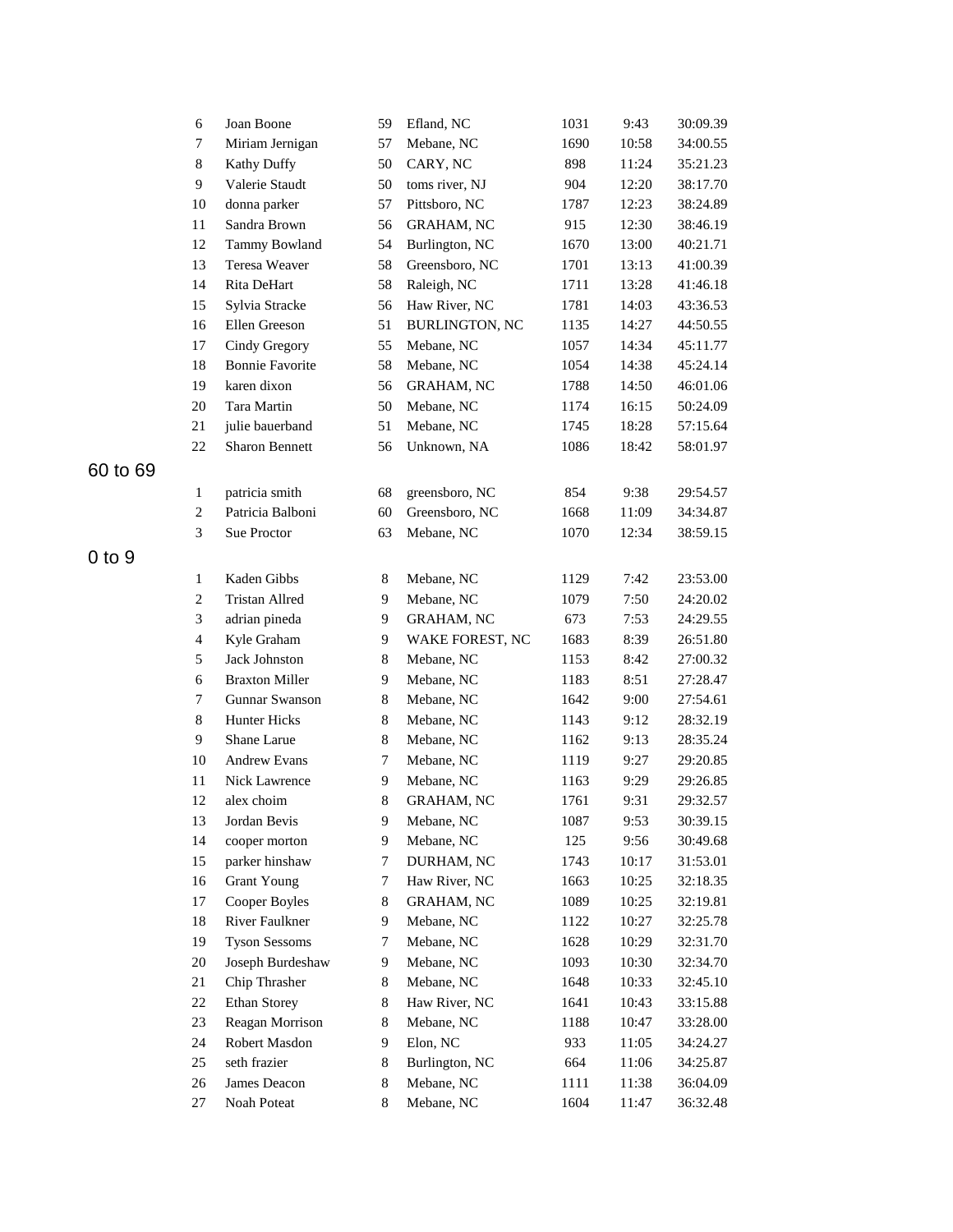| 28             | <b>Austin Foushee</b>   | 9           | <b>GRAHAM, NC</b>     | 1032 | 11:47 | 36:34.49 |
|----------------|-------------------------|-------------|-----------------------|------|-------|----------|
| 29             | Ty Kelly                | 9           | Mebane, NC            | 1158 | 11:51 | 36:45.77 |
| 30             | Colton Robertson        | 8           | Mebane, NC            | 1620 | 11:57 | 37:05.41 |
| 31             | Samuel Ryan             | 8           | Reidsville, NC        | 1624 | 12:08 | 37:38.65 |
| 32             | Giobann Garrison        | 6           | Mebane, NC            | 1127 | 12:16 | 38:02.80 |
| 33             | Landon Hardister        | 8           | Mebane, NC            | 1136 | 12:20 | 38:14.43 |
| 34             | Robert Henry            | 6           | <b>BURLINGTON, NC</b> | 1014 | 12:20 | 38:17.70 |
| 35             | gavin compton           | 9           | Efland, NC            | 1795 | 12:21 | 38:18.13 |
| 36             | Seth Horn               | 9           | Mebane, NC            | 1144 | 12:37 | 39:09.02 |
| 37             | <b>Carson Seagroves</b> | 9           | Mebane, NC            | 1627 | 12:41 | 39:20.93 |
| 38             | Adam Cole               | 9           | Mebane, NC            | 1103 | 12:43 | 39:26.00 |
| 39             | Aiden Seagroves         | 7           | Mebane, NC            | 1626 | 12:43 | 39:26.45 |
| 40             | Casper Green            | $8\,$       | Mebane, NC            | 1133 | 13:06 | 40:38.12 |
| 41             | ce'darion williams      | 7           | Mebane, NC            | 1791 | 13:11 | 40:54.24 |
| 42             | Ethan Brouwer           | 9           | Mebane, NC            | 1091 | 13:16 | 41:09.28 |
| 43             | Will Denny              | 6           | Elon, NC              | 1115 | 13:16 | 41:09.28 |
| 44             | <b>Brooks Sims</b>      | 8           | Mebane, NC            | 1631 | 13:24 | 41:34.20 |
| 45             | Ezekiel Williamson      | 8           | Haw River, NC         | 1661 | 13:25 | 41:36.19 |
| 46             | Ethan Fisher            | 7           | Mebane, NC            | 1124 | 13:39 | 42:19.02 |
| 47             | Cameron Maxim           | 6           | Mebane, NC            | 1177 | 13:40 | 42:23.93 |
| 48             | Ryan Lewis              | 7           | Mebane, NC            | 1167 | 13:41 | 42:28.40 |
| 49             | Landon Denny            | 8           | Elon, NC              | 1114 | 13:42 | 42:29.33 |
| 50             | <b>Jackson Stokes</b>   | 9           | Mebane, NC            | 1640 | 13:51 | 42:57.69 |
| 51             | Jared Newsome           | 8           | Mebane, NC            | 1193 | 13:55 | 43:11.57 |
| 52             | adrian sykes            | $\,8\,$     | Mebane, NC            | 1042 | 14:06 | 43:44.65 |
| 53             | Lake Knighten           | $\,8\,$     | Mebane, NC            | 1159 | 14:26 | 44:45.83 |
| 54             | <b>Brandon Coleman</b>  | 7           | Haw River, NC         | 1104 | 14:26 | 44:46.62 |
| 55             | Dylan Tronbarger        | 8           | Mebane, NC            | 1650 | 14:27 | 44:49.68 |
| 56             | <b>Brandon Slayton</b>  | 9           | Haw River, NC         | 1632 | 14:53 | 46:10.06 |
| 57             | Griffin Auditori        | 8           | Mebane, NC            | 1081 | 15:06 | 46:51.95 |
| 58             | Zachary Walker          | 8           | Mebane, NC            | 1653 | 15:25 | 47:49.95 |
| 59             | Kolbey Warren           | 9           | Mebane, NC            | 1655 | 15:34 | 48:16.17 |
| 60             | Mason Tanner            | 6           | Mebane, NC            | 1643 | 15:51 | 49:11.38 |
| 61             | mitchell mccue          | $\,$ 8 $\,$ | Mebane, NC            | 1744 | 16:11 | 50:12.47 |
| 62             | chase jones             | 8           | Mebane, NC            | 809  | 16:49 | 52:08.46 |
| 63             | Max Hawkins             | 5           | Chapel Hill, NC       | 1140 | 17:10 | 53:15.28 |
| 64             | Lake Smith              | 6           | Mebane, NC            | 1635 | 17:19 | 53:44.59 |
| 65             | TJ McGrath              | 5           | Mebane, NC            | 743  | 17:21 | 53:48.61 |
| 66             | Tanner Tapp             | 8           | BURLINGTON, NC        | 1644 | 17:22 | 53:51.12 |
| 67             | Ethan Riley             | 8           | Mebane, NC            | 1618 | 17:23 | 53:56.09 |
| 68             | John Linville           | 8           | Mebane, NC            | 1030 | 17:24 | 53:57.80 |
|                |                         |             |                       |      |       |          |
| $\mathbf{1}$   | Caleb Evans             | 16          | Burlington, NC        | 1040 | 5:36  | 17:24.00 |
| $\overline{c}$ | Timmy Lynn              | 16          | Mebane, NC            | 1694 | 5:41  | 17:39.00 |
| 3              | Jacob McCalip           | 15          | Mebane, NC            | 875  | 5:42  | 17:42.00 |
| $\overline{4}$ | David Tamayo            | 15          | Mebane, NC            | 1722 | 6:28  | 20:05.00 |
| 5              | matthew nichols         | 16          | Haw River, NC         | 1770 | 6:54  | 21:25.00 |
| $\sqrt{6}$     | Benjamin Lowell         | 15          | Mebane, NC            | 1726 | 7:01  | 21:47.00 |
| $\tau$         | Caleb Solomon-McRoy     | 13          | Mebane, NC            | 1008 | 7:26  | 23:03.00 |
|                |                         |             |                       |      |       |          |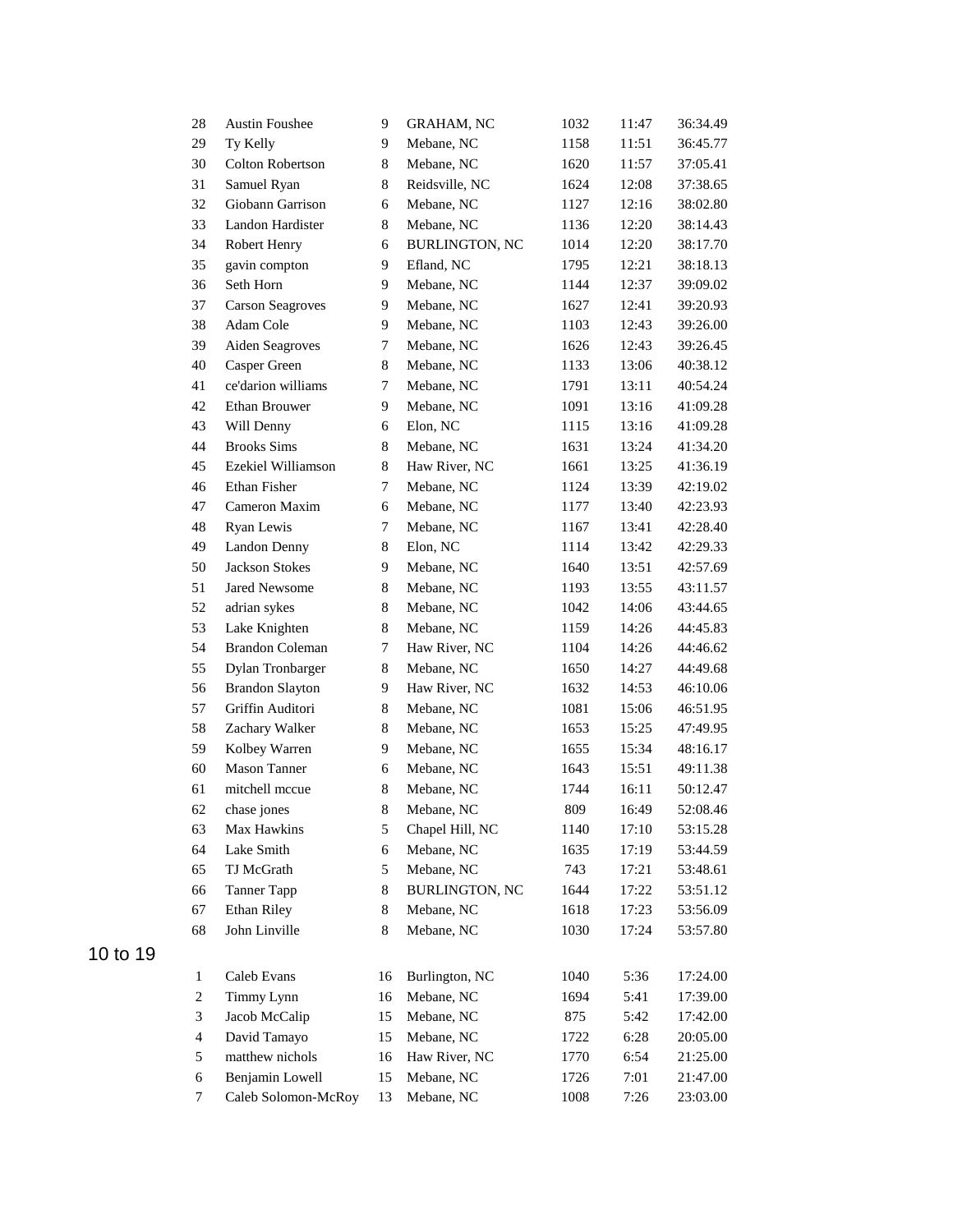| 8  | <b>Nick Matthews</b>    | 10 | Mebane, NC            | 1176 | 7:42  | 23:54.83 |
|----|-------------------------|----|-----------------------|------|-------|----------|
| 9  | Dylan Ward              | 10 | Mebane, NC            | 1654 | 7:43  | 23:56.00 |
| 10 | Alex Burke              | 11 | Mebane, NC            | 1095 | 7:52  | 24:24.26 |
| 11 | Adam Weber              | 12 | Mebane, NC            | 1656 | 7:59  | 24:45.38 |
| 12 | Gavin Hughes            | 10 | Mebane, NC            | 1147 | 8:13  | 25:29.59 |
| 13 | Joseph Ryan             | 11 | Reidsville, NC        | 1623 | 8:17  | 25:41.59 |
| 14 | <b>Bennett Fleming</b>  | 10 | Hillsborough, NC      | 687  | 8:17  | 25:43.59 |
| 15 | <b>Atticus Ferguson</b> | 13 | Mebane, NC            | 1680 | 8:18  | 25:44.87 |
| 16 | luke hawks              | 11 | Mebane, NC            | 1767 | 8:20  | 25:51.28 |
| 17 | Kapila Baba             | 13 | Hillsborough, NC      | 1667 | 8:38  | 26:46.14 |
| 18 | Seth Chandler           | 10 | Mebane, NC            | 958  | 8:50  | 27:23.27 |
| 19 | <b>Austin Bryant</b>    | 10 | Mebane, NC            | 1092 | 8:50  | 27:25.98 |
| 20 | matthew stanley         | 11 | Mebane, NC            | 1765 | 8:50  | 27:26.42 |
| 21 | Benjamin Miller         | 14 | Hillsborough, NC      | 1737 | 8:51  | 27:27.58 |
| 22 | <b>Emmett Raggett</b>   | 10 | Mebane, NC            | 1609 | 8:51  | 27:28.47 |
| 23 | Jake Isley              | 10 | Mebane, NC            | 1151 | 8:54  | 27:37.65 |
| 24 | Sebastian Green         | 10 | Mebane, NC            | 1134 | 9:18  | 28:51.67 |
| 25 | Jacob Rogers            | 13 | Cedar Grove, NC       | 1689 | 9:20  | 28:56.67 |
| 26 | Bruno Hubner            | 18 | <b>BURLINGTON, NC</b> | 896  | 9:24  | 29:09.08 |
| 27 | Luke Shuler             | 13 | Durham, NC            | 983  | 9:26  | 29:16.85 |
| 28 | macon lawrence          | 11 | Mebane, NC            | 1789 | 9:27  | 29:19.85 |
| 29 | gavyn morton            | 10 | Mebane, NC            | 64   | 9:28  | 29:22.85 |
| 30 | Cody Ruckart            | 13 | Mebane, NC            | 1709 | 9:29  | 29:24.73 |
| 31 | John Mayle              | 10 | Mebane, NC            | 1178 | 9:30  | 29:27.12 |
| 32 | Joe Reilly              | 12 | Hillsborough, NC      | 1019 | 9:30  | 29:30.55 |
| 33 | Dylan Ruckart           | 11 | Mebane, NC            | 1710 | 9:48  | 30:23.95 |
| 34 | Cole Curasi             | 12 | Mebane, NC            | 1106 | 10:03 | 31:12.27 |
| 35 | Christian London        | 10 | Mebane, NC            | 1169 | 10:04 | 31:14.49 |
| 36 | Nathan Rutledge         | 12 | Mebane, NC            | 929  | 10:09 | 31:31.88 |
| 37 | Nathan Harris           | 10 | Mebane, NC            | 1137 | 10:30 | 32:33.70 |
| 38 | bennett compton         | 13 | Efland, NC            | 1794 | 10:30 | 32:35.70 |
| 39 | Nicholas Tharrington    | 12 | WAKE FOREST, NC       | 1699 | 10:38 | 32:59.77 |
| 40 | Caleb Barger            | 10 | Haw River, NC         | 1085 | 10:40 | 33:05.77 |
| 41 | Kenan Walker            | 10 | Mebane, NC            | 1652 | 10:42 | 33:12.99 |
| 42 | Edwin Carter            | 12 | Haw River, NC         | 1099 | 10:57 | 33:57.38 |
| 43 | Nathaniel Miller        | 14 | Hillsborough, NC      | 1736 | 11:06 | 34:26.87 |
| 44 | Jerome Linyear          | 13 | Chapel Hill, NC       | 1734 | 11:08 | 34:33.87 |
| 45 | Jamal Linyear           | 13 | Chapel Hill, NC       | 1733 | 11:17 | 34:59.61 |
| 46 | Lanier Rice             | 10 | Mebane, NC            | 1616 | 12:41 | 39:21.18 |
| 47 | <b>Tolar Ray</b>        | 11 | Haw River, NC         | 1614 | 12:58 | 40:14.35 |
| 48 | Christopher Bollinger   | 11 | Efland, NC            | 970  | 13:00 | 40:20.12 |
| 49 | <b>Brent Korneluk</b>   | 10 | Mebane, NC            | 1160 | 13:07 | 40:42.80 |
| 50 | Jack Simpson            | 10 | <b>BURLINGTON, NC</b> | 1015 | 13:08 | 40:44.82 |
| 51 | Clay Price              | 10 | Mebane, NC            | 1607 | 13:15 | 41:07.28 |
| 52 | David Terrell           | 10 | Mebane, NC            | 1647 | 13:16 | 41:10.28 |
| 53 | <b>Jack Faucette</b>    | 10 | Mebane, NC            | 1121 | 13:17 | 41:11.28 |
| 54 | raheem moare            | 12 | Burlington, NC        | 1780 | 13:23 | 41:32.76 |
| 55 | jamison sykes           | 11 | Mebane, NC            | 1041 | 14:07 | 43:48.90 |
| 56 | <b>Austin McGilvray</b> | 16 | Mebane, NC            | 992  | 14:28 | 44:53.80 |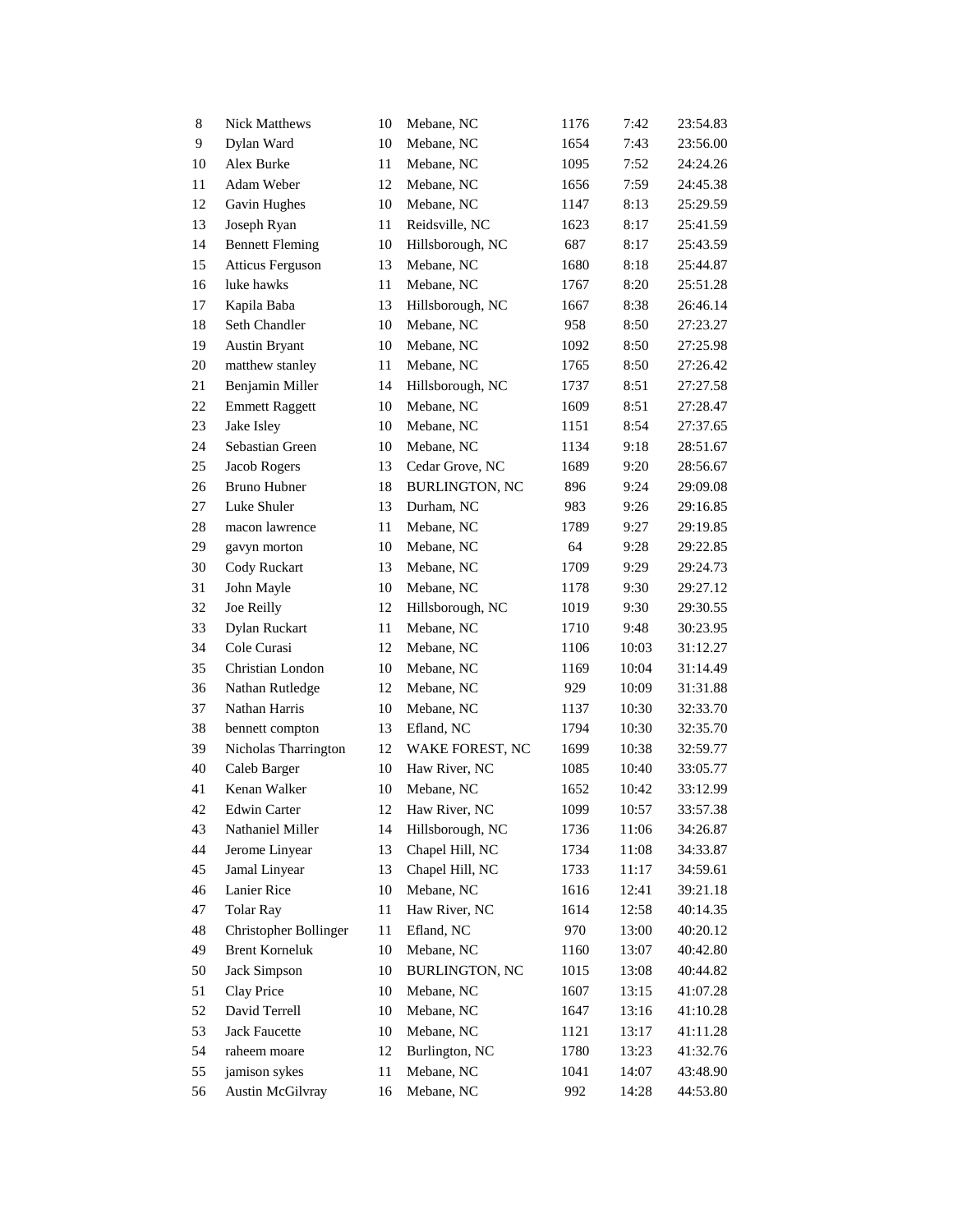|          | 57                       | <b>Austin Palone</b>     | 10 | Haw River, NC         | 1602 | 14:30 | 44:58.13 |
|----------|--------------------------|--------------------------|----|-----------------------|------|-------|----------|
|          | 58                       | <b>Wesley Nogues</b>     | 10 | Mebane, NC            | 1600 | 15:59 | 49:33.90 |
|          | 59                       | allen wheeler            | 16 | Burlington, NC        | 1750 | 17:43 | 54:57.18 |
|          | 60                       | Nathan Nicky             | 10 | Haw River, NC         | 1199 | 17:44 | 55:00.87 |
|          | 61                       | cameron wheeler          | 10 | Burlington, NC        | 1759 | 19:03 | 59:04.15 |
| 20 to 29 |                          |                          |    |                       |      |       |          |
|          | $\mathbf{1}$             | jesse putnam             | 28 | Mebane, NC            | 1779 | 5:52  | 18:14.00 |
|          | $\overline{c}$           | Kenneth Miskow           | 22 | Mebane, NC            | 901  | 6:09  | 19:04.00 |
|          | 3                        | <b>Ben Whitten</b>       | 26 | <b>BURLINGTON, NC</b> | 914  | 6:43  | 20:52.00 |
|          | $\overline{\mathcal{L}}$ | Justin Meehan            | 28 | Mebane, NC            | 950  | 6:54  | 21:25.00 |
|          | 5                        | michael lesher           | 29 | Mebane, NC            | 1772 | 6:59  | 21:39.00 |
|          | 6                        | Dean Forbes              | 29 | Mebane, NC            | 907  | 7:02  | 21:50.00 |
|          | 7                        | tanner hairford          | 28 | King, NC              | 920  | 8:00  | 24:51.44 |
|          | 8                        | <b>Tyrik Hicks</b>       | 22 | Durham, NC            | 1004 | 8:09  | 25:17.59 |
|          | 9                        | <b>Brandon</b> Lyon      | 24 | Ronda, NC             | 1026 | 8:10  | 25:22.59 |
|          | 10                       | matt aiello              | 28 | Snow Camp, NC         | 1776 | 8:39  | 26:49.14 |
|          | 11                       | Sean Printz              | 28 | Julian, NC            | 985  | 9:08  | 28:21.44 |
|          | 12                       | doug kirkland            | 25 | Mebane, NC            | 740  | 9:18  | 28:50.02 |
|          | 13                       | Nathan Phillips          | 23 | Mebane, NC            | 966  | 9:35  | 29:45.57 |
|          | 14                       | Jonathan Lategan         | 23 | Chapel Hill, NC       | 1713 | 10:17 | 31:53.22 |
|          | 15                       | <b>Ryan Pentoney</b>     | 29 | Mebane, NC            | 1714 | 10:18 | 31:58.47 |
|          | 16                       | Jamie Cutler             | 24 | <b>BURLINGTON, NC</b> | 1107 | 10:44 | 33:17.16 |
|          | 17                       | Jeremy White             | 24 | Mebane, NC            | 1038 | 18:05 | 56:06.75 |
| 30 to 39 |                          |                          |    |                       |      |       |          |
|          | $\mathbf{1}$             | Justin Smith             | 30 | Mebane, NC            | 1718 | 5:55  | 18:22.00 |
|          | $\overline{c}$           | casey chopek             | 32 | Mebane, NC            | 1784 | 6:37  | 20:32.00 |
|          | 3                        | Stephen Chandler         | 39 | Mebane, NC            | 957  | 6:43  | 20:50.00 |
|          | $\overline{\mathcal{L}}$ | Joshua Benjamin          | 31 | Mebane, NC            | 1783 | 6:58  | 21:36.00 |
|          | 5                        | <b>Stanley Newsome</b>   | 37 | Mebane, NC            | 1196 | 7:31  | 23:20.55 |
|          | 6                        | Shawn Gibbs              | 35 | Mebane, NC            | 1130 | 7:41  | 23:52.37 |
|          | 7                        | aaron glancy             | 34 | Mebane, NC            | 990  | 7:49  | 24:15.24 |
|          | $8\,$                    | John Shotwell            | 35 | Hillsborough, NC      | 911  | 7:59  | 24:45.54 |
|          | 9                        | <b>Jason Rogers</b>      | 35 | Mebane, NC            | 1764 | 8:14  | 25:34.59 |
|          | 10                       | Thomas Guerrieri Jr.     | 39 | Summerfield, NC       | 889  | 8:24  | 26:04.20 |
|          | 11                       | Tony Fairchild           | 33 | Mebane, NC            | 1720 | 8:37  | 26:45.14 |
|          | 12                       | David Walker             | 37 | Mebane, NC            | 994  | 8:43  | 27:03.32 |
|          | 13                       | Nathan Mah               | 33 | Durham, NC            | 1716 | 8:47  | 27:16.32 |
|          | 14                       | will lindsey             | 36 | Mebane, NC            | 700  | 8:57  | 27:46.65 |
|          | 15                       | andy lynch               | 35 | Haw River, NC         | 483  | 9:08  | 28:21.44 |
|          | 16                       | Michael Graham           | 39 | WAKE FOREST, NC       | 1684 | 9:19  | 28:54.25 |
|          | 17                       | stephen joyce            | 38 | Mebane, NC            | 235  | 9:21  | 29:02.90 |
|          | 18                       | al larenzo               | 30 | Gibsonville, NC       | 845  | 10:17 | 31:54.86 |
|          | 19                       | dean sessoms             | 34 | Mebane, NC            | 50   | 10:29 | 32:31.25 |
|          | 20                       | Steven Whitt             | 37 | Elon, NC              | 1000 | 10:35 | 32:49.89 |
|          | 21                       | Jimmy Thrasher           | 33 | Mebane, NC            | 1649 | 10:45 | 33:21.78 |
|          | 22                       | Lee Houston              | 36 | Mebane, NC            | 1721 | 11:33 | 35:49.06 |
|          | 23                       | <b>Brad Palone</b>       | 37 | Haw River, NC         | 1695 | 11:47 | 36:33.92 |
|          | 24                       | <b>Christopher Marks</b> | 32 | <b>GRAHAM, NC</b>     | 967  | 12:28 | 38:39.35 |
|          | 25                       | david morton             | 31 | Mebane, NC            | 52   | 13:47 | 42:44.50 |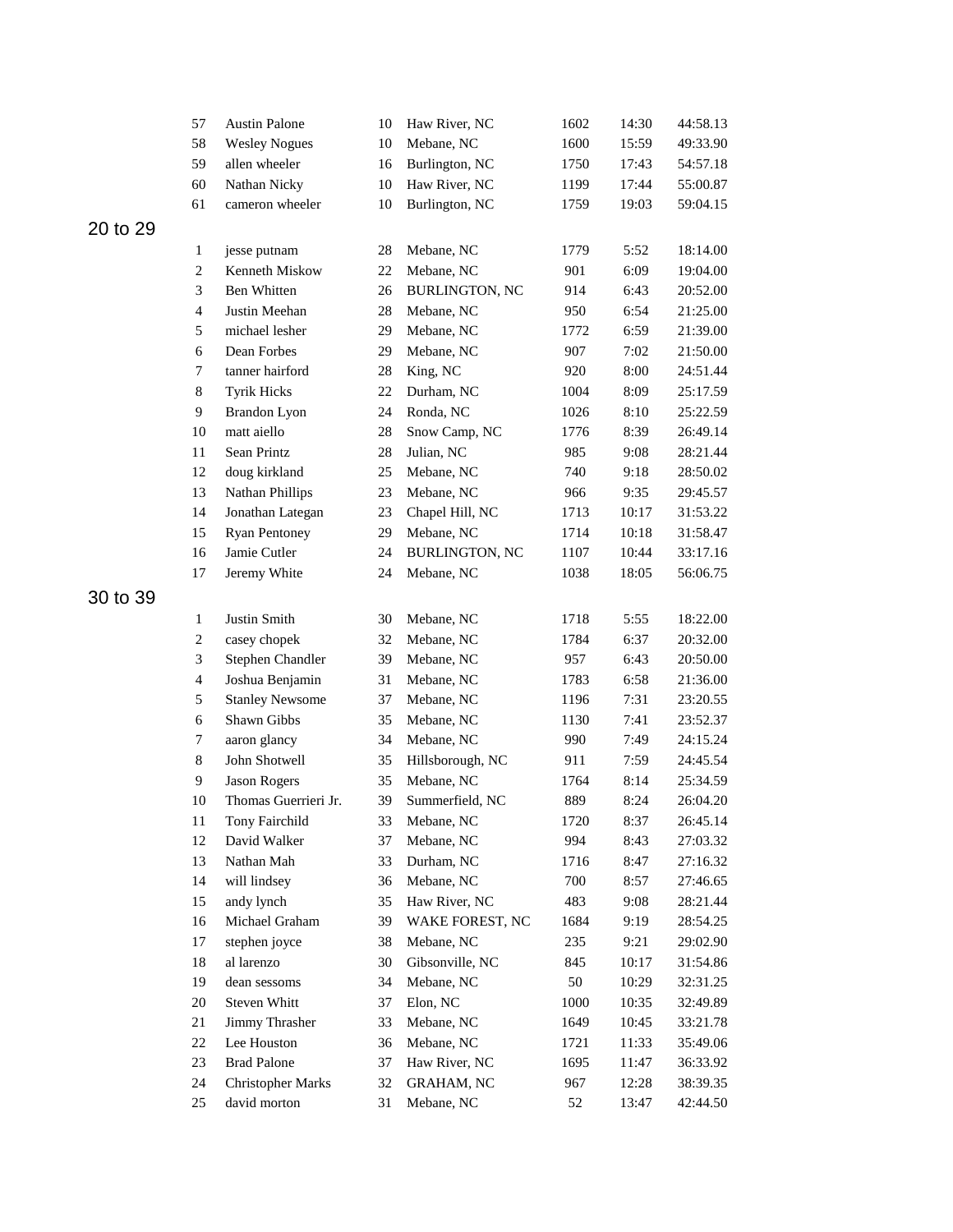|          | 26                       | Steven Gray            | 33 | Mebane, NC            | 1022 | 13:55 | 43:10.09 |
|----------|--------------------------|------------------------|----|-----------------------|------|-------|----------|
|          | 27                       | justin dixon           | 31 | Mebane, NC            | 1768 | 16:16 | 50:28.02 |
|          | 28                       | bethany wilson         | 30 | Mebane, NC            | 1792 | 18:23 | 57:02.46 |
| 40 to 49 |                          |                        |    |                       |      |       |          |
|          | $\mathbf{1}$             | John Hinton            | 49 | Chapel Hill, NC       | 99   | 5:31  | 17:09.00 |
|          | $\sqrt{2}$               | Chris Fleming          | 42 | Hillsborough, NC      | 879  | 6:15  | 19:24.27 |
|          | 3                        | Jeff Fisher            | 40 | <b>GRAHAM, NC</b>     | 1018 | 6:46  | 20:59.73 |
|          | $\overline{4}$           | <b>Bruce Smith</b>     | 48 | Mebane, NC            | 891  | 6:51  | 21:15.00 |
|          | 5                        | andy compton           | 42 | Efland, NC            | 1796 | 6:52  | 21:18.00 |
|          | 6                        | Ray Hillen             | 44 | Mebane, NC            | 892  | 6:55  | 21:29.23 |
|          | 7                        | Jeff Shuler            | 42 | Durham, NC            | 1021 | 7:29  | 23:12.39 |
|          | 8                        | john vance             | 43 | Mebane, NC            | 1754 | 7:35  | 23:32.00 |
|          | 9                        | Robert Earhart         | 49 | Mebane, NC            | 1679 | 7:39  | 23:43.00 |
|          | 10                       | Jeff Maxim             | 41 | Mebane, NC            | 936  | 7:50  | 24:19.24 |
|          | $11\,$                   | nick parker            | 47 | Pittsboro, NC         | 1786 | 8:04  | 25:02.59 |
|          | 12                       | Tom Weber              | 41 | Mebane, NC            | 1731 | 8:14  | 25:33.59 |
|          | 13                       | James Meeks            | 42 | Mebane, NC            | 903  | 8:24  | 26:05.95 |
|          | 14                       | Stan Davis             | 41 | Haw River, NC         | 1110 | 8:27  | 26:13.58 |
|          | 15                       | robert loy             | 43 | Mebane, NC            | 715  | 8:30  | 26:23.14 |
|          | 16                       | travis burns           | 42 | Mebane, NC            | 662  | 8:50  | 27:23.06 |
|          | 17                       | edward woodall         | 44 | Mebane, NC            | 1773 | 9:01  | 28:00.37 |
|          | 18                       | <b>Kenneth Weeks</b>   | 45 | Mebane, NC            | 1702 | 9:18  | 28:52.69 |
|          | 19                       | Arbie Evans            | 40 | Mebane, NC            | 931  | 9:25  | 29:14.85 |
|          | 20                       | Rodney Snyder          | 40 | Mebane, NC            | 946  | 9:44  | 30:13.63 |
|          | 21                       | Jerry Allred           | 47 | Elon, NC              | 1028 | 9:47  | 30:20.06 |
|          | $22\,$                   | Kevin Widderich        | 41 | Mebane, NC            | 938  | 9:54  | 30:44.10 |
|          | 23                       | Donald Averette        | 42 | Mebane, NC            | 926  | 10:28 | 32:29.78 |
|          | 24                       | greg haenal            | 47 | <b>GRAHAM, NC</b>     | 1785 | 10:36 | 32:52.89 |
|          | 25                       | john mcpheren          | 40 | Mebane, NC            | 805  | 10:39 | 33:04.74 |
|          | 26                       | <b>Brian Vazquez</b>   | 46 | Chesapeake, VA        | 974  | 10:52 | 33:42.22 |
|          | 27                       | Michael Toellen        | 40 | Efland, NC            | 987  | 10:55 | 33:52.74 |
|          | 28                       | Darin London           | 40 | Mebane, NC            | 963  | 10:57 | 33:58.74 |
|          | 29                       | Jesse Griffin          | 40 | <b>GRAHAM, NC</b>     | 1766 | 11:00 | 34:08.07 |
|          | $30\,$                   | brad frazier           | 43 | Burlington, NC        | 1748 | 11:06 | 34:26.87 |
|          | 31                       | derrick hawkins        | 41 | Mebane, NC            | 717  | 11:36 | 36:00.06 |
|          | 32                       | Jim Williams           | 47 | greensboro, NC        | 997  | 11:53 | 36:51.53 |
|          | 33                       | Ritchie Robertson      | 40 | Mebane, NC            | 1696 | 11:57 | 37:05.45 |
|          | 34                       | Patrick Henry          | 40 | <b>BURLINGTON, NC</b> | 1013 | 12:25 | 38:31.52 |
|          | 35                       | vincent isabella       | 45 | Mebane, NC            | 1753 | 12:30 | 38:45.40 |
|          | 36                       | ryan patterson         | 40 | Mebane, NC            | 1755 | 12:37 | 39:07.21 |
|          | 37                       | <b>Stephen Dunkley</b> | 45 | GRAHAM, NC            | 888  | 12:59 | 40:15.28 |
| 50 to 59 |                          |                        |    |                       |      |       |          |
|          | 1                        | Joe Ozbolt             | 57 | Mebane, NC            | 1707 | 7:09  | 22:12.06 |
|          | $\boldsymbol{2}$         | bill sutton            | 59 | Greensboro, NC        | 832  | 7:19  | 22:44.00 |
|          | 3                        | Paul Phillips          | 56 | Roxboro, NC           | 877  | 7:39  | 23:44.00 |
|          | $\overline{\mathcal{A}}$ | Peter Leon             | 55 | <b>GRAHAM, NC</b>     | 1741 | 7:44  | 23:59.24 |
|          | 5                        | David Dickens          | 54 | Mebane, NC            | 1678 | 8:06  | 25:09.59 |
|          | 6                        | David DeHart           | 50 | Raleigh, NC           | 1712 | 8:08  | 25:14.59 |
|          | 7                        | Jerry Harrington       | 55 | Chapel Hill, NC       | 876  | 10:56 | 33:56.74 |
|          |                          |                        |    |                       |      |       |          |